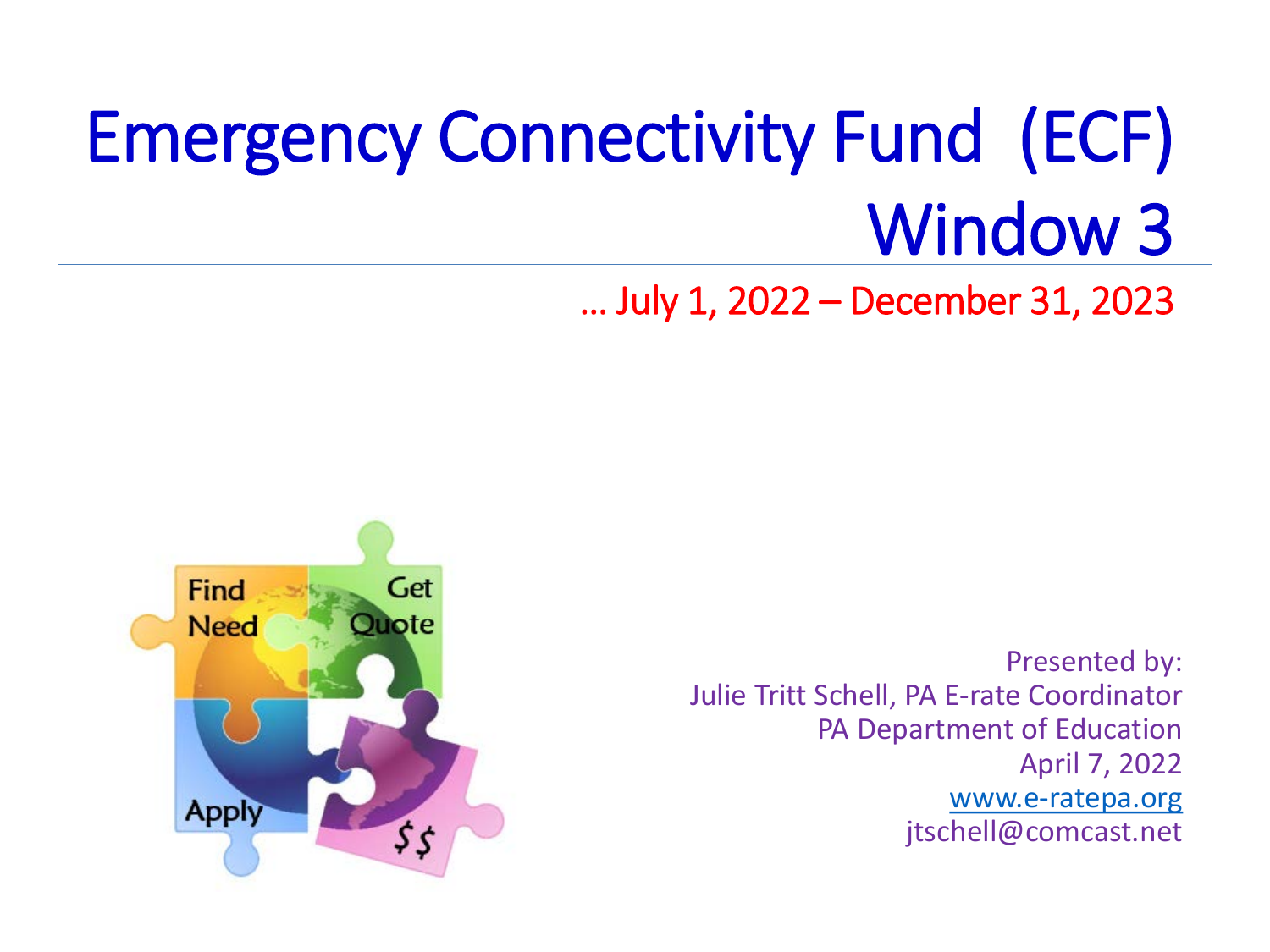### Topics to Cover

- Overview of Windows 1, 2 and 3
- Availability of Funding for Window 3
- Entity and Recipient Eligibility
- Determining Unmet Needs
- Eligible/Ineligible Equipment & Services
	- Continuing Internet services in Window 3
- Replacing School-Owned Devices
- Options for Areas with No Internet Access
- Reimbursement Options
- Making Post-Commitment Modifications
- CIPA
- Record Keeping Requirements
- Application Process and Form 471
- ECF Resources
- Answers to Questions

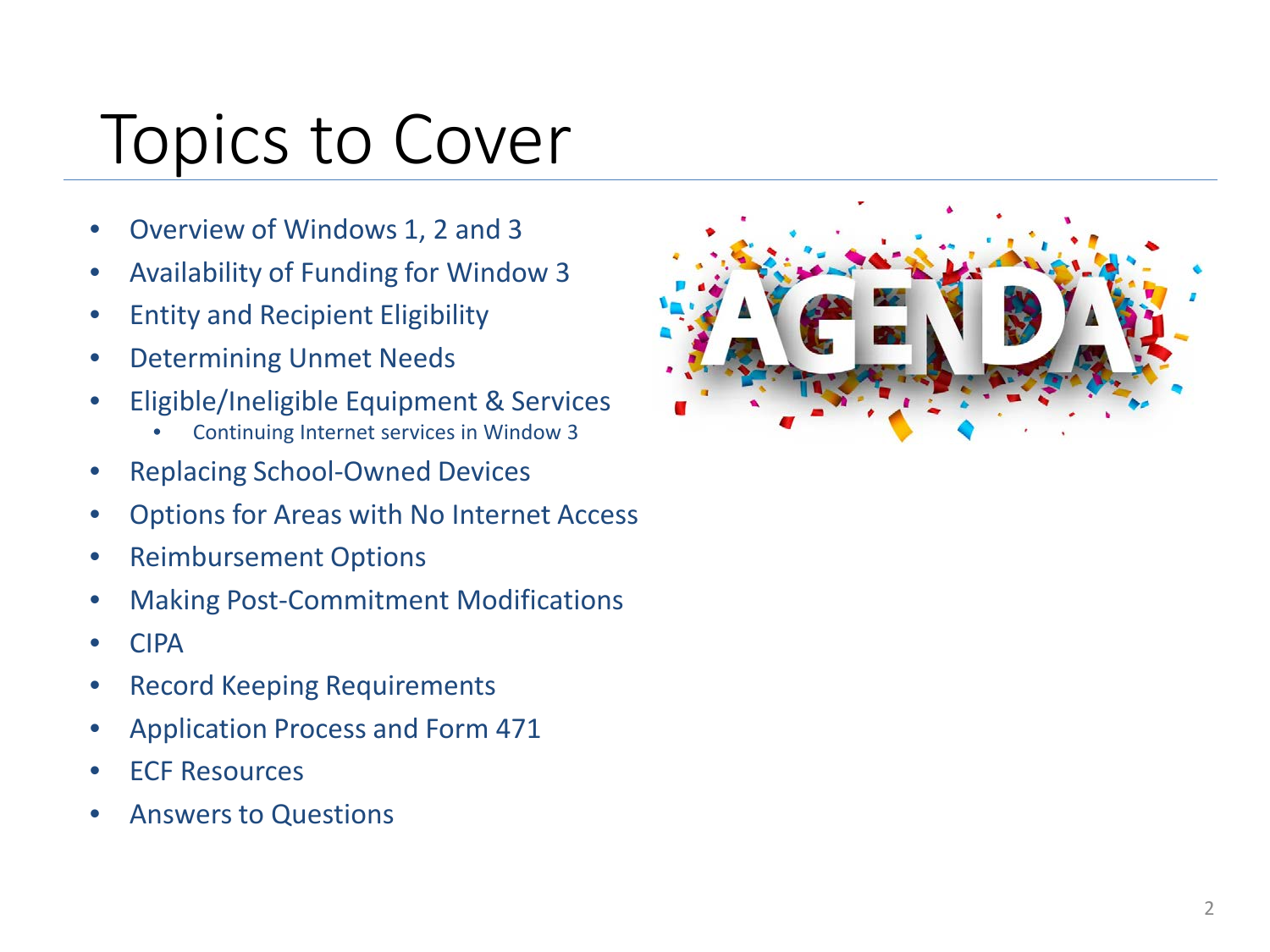# ECF Background

- \$7.17 billion passed by Congress in March 2021 as part of the American Rescue Plan
- Provides funding to schools and libraries to enable remote (off-campus) learning students, staff and library patrons who lack sufficient internet access and/or connected devices
- Funding not just for schools that are conducting virtual education
	- Intended to help solve Homework Gap as well
	- Anywhere that a student learns when not on school campus
	- Any library patron can benefit (not just students or remote learning)
- Quasi Relation to E-rate:
	- E-rate provides *discounts* between 20-90% for *on-campus* connections and *in-building* data transmission equipment
	- ECF uses same EPC log-in credentials, but has entirely different rules, eligible services/equipment and deadlines

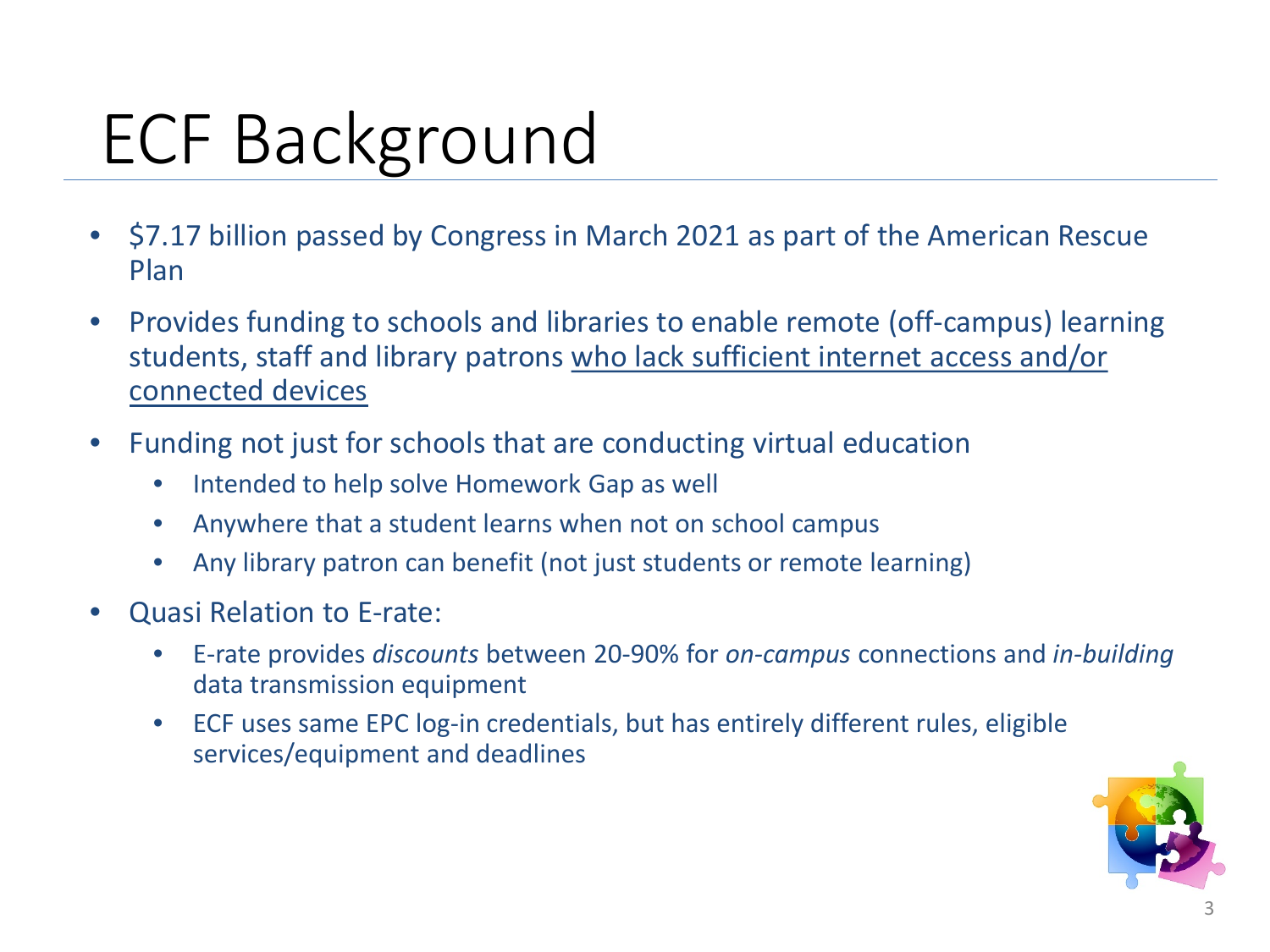### ECF Windows 1 & 2

- Application Windows 1 & 2 covered unmet needs from July 1, 2021 – June 30, 2022
	- Equipment/services had to be received on/after July 1, 2021
	- Orders were permitted to be *placed* prior to July 1, 2021
- FCC extended this cycle through June 30, 2023
	- New FY 2021 eligible dates: 7/1/2021 6/30/2023
	- Only 12 months of Internet access permitted during this 24 month period
- Reimbursement deadline for Windows 1 & 2 is August 29, 2023
- \$5.8B requested --**>** \$4.7B committed --**>** \$558M disbursed
- At least \$1B remains and will be available in ECF Window 3

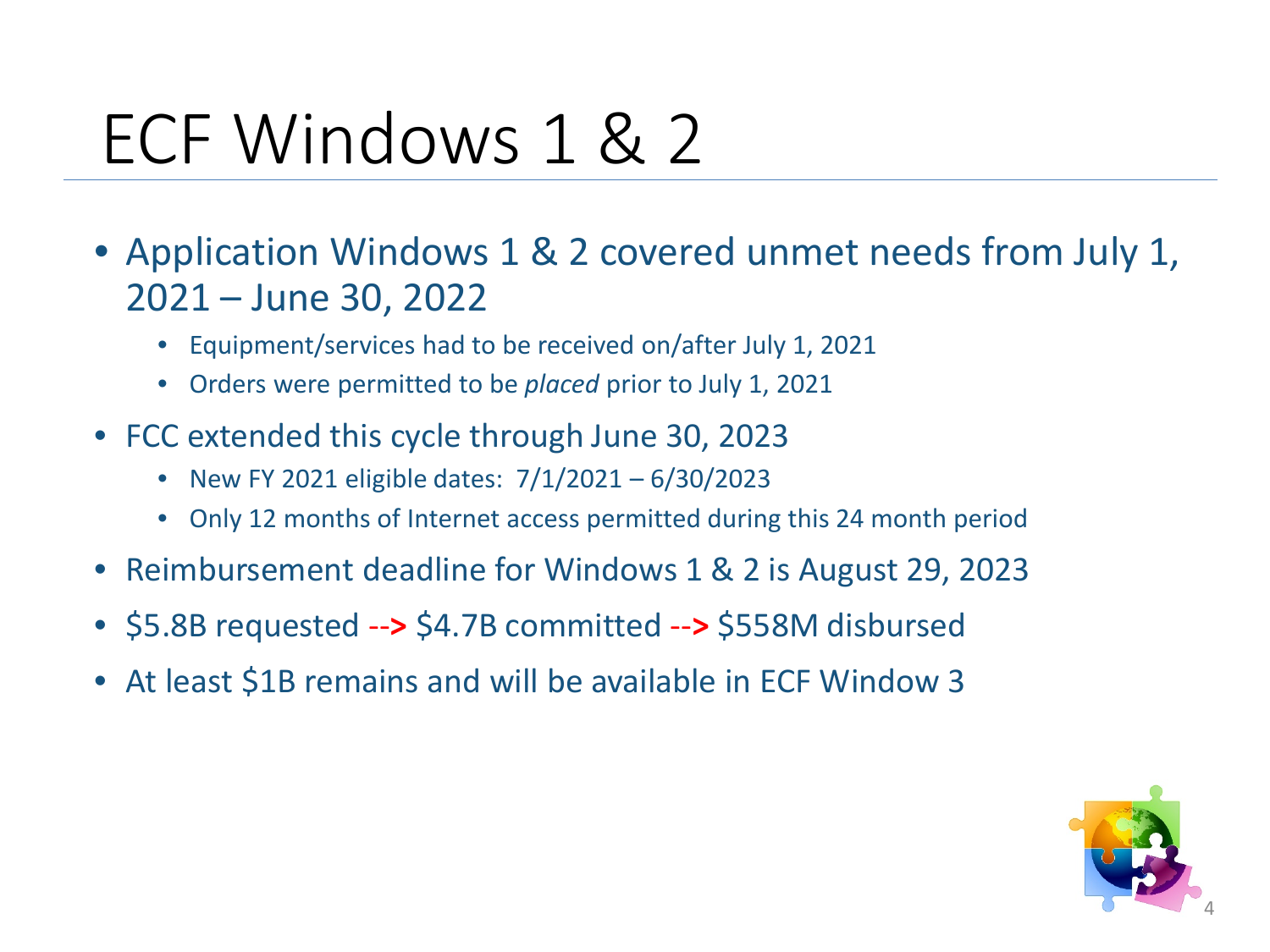### ECF Window 3

• Window 3 Application Window:

April 28, 2022 – May 13, 2022

• Application Window 3 will cover unmet needs from:

July 1, 2022 – December 31, 2023

- Equipment/services must be received on/after July 1, 2022
- Orders may be placed prior to July 1, 2022
- Only 12 months of Internet access permitted during this 18 month period
	- Cannot overlap service months from Windows 1 & 2
- Applicants that received funding in Windows 1 & 2 can apply for additional funding if unmet needs remain
- Reimbursement deadline for Window 3 is February 29, 2024
- All other eligibility/rules remain the same as Windows 1 & 2
- Will likely be last ECF application window unless Congress appropriates more \$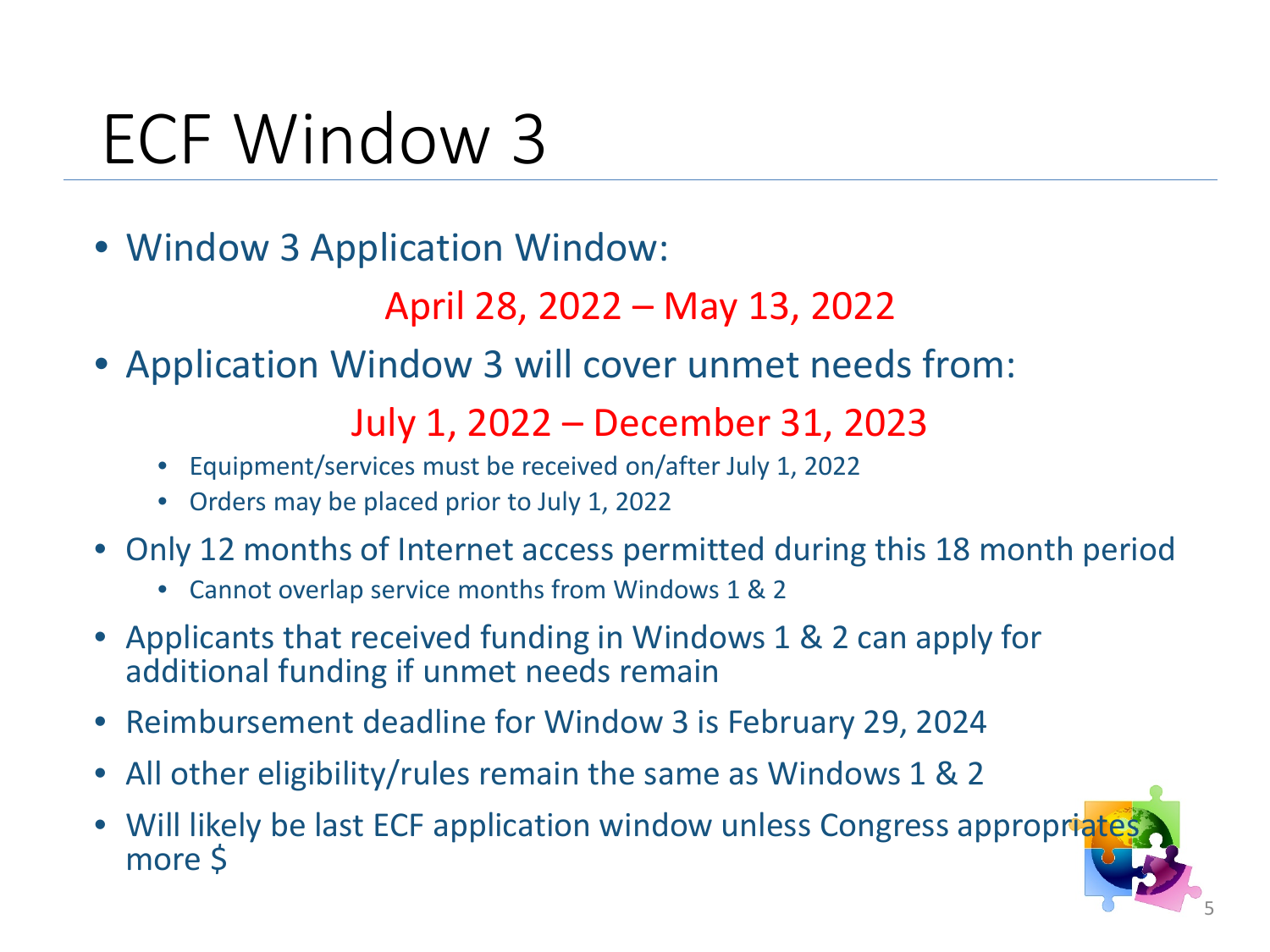# What Happens if \$1B Isn't Enough?

- If demand exceeds funding available (estimated to be at least \$1B), highest poverty schools and libraries will receive priority until funds are exhausted
- Higher priority given to rural schools and libraries within each band
- ECF Prioritization Matrix:

| <b>Emergency Connectivity Fund Prioritization Matrix</b> |          |          |
|----------------------------------------------------------|----------|----------|
| % of students eligible for                               | Urban    | Rural    |
| <b>National School Lunch Program</b>                     | Discount | Discount |
|                                                          |          |          |
|                                                          | 20       | 30       |
| 1-19                                                     | 40       | 55       |
| 20-34                                                    | 50       | 65       |
| 35-49                                                    | 60       | 75       |
| 50-74                                                    | 80       | 85       |
| 75-100                                                   |          |          |

• *Note: Discounts and pro-ration will not apply*

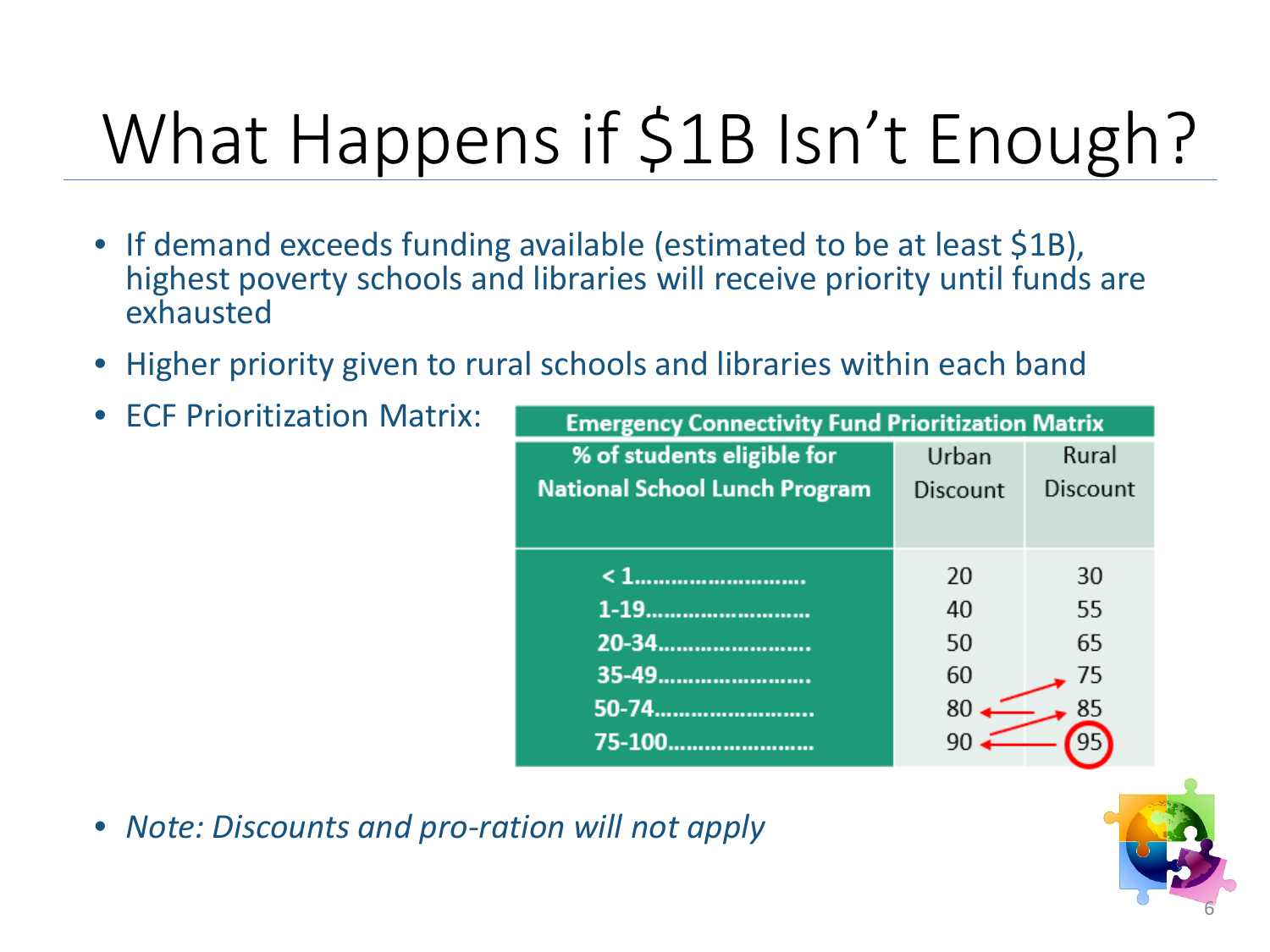# Who is Eligible to Apply

- All schools and libraries eligible for E-rate funding are eligible for ECF
	- Not required to currently participate in E-rate
	- If you are a brand new school or library, contact USAC at 888-203-8100 to establish a One Portal account
- All ECF forms are filed in USAC's One Portal System (where EPC is housed)
	- If the person submitting the ECF application for your s/l is not set up as an EPC User, contact USAC for instructions on how to become Authorized User
- Organization must have up-to-date registration in federal SAM.gov system
	- Registration is not required to be completed at the ECF Form 471 application stage but must be done before an ECF reimbursement can be received
	- All ECF reimbursements will be made to bank account connected to SAM.gov account (not account listed on E-rate Form 498)
	- All ECF reimbursement deposit notifications will be sent to SAM.gov contact (not ECF contact), so be sure this contact info is accurate
	- SAM.gov registration is free (don't pay a fee to someone to do it)
	- All E-rate and ECF applicants will need a SAM.gov registration in the near future

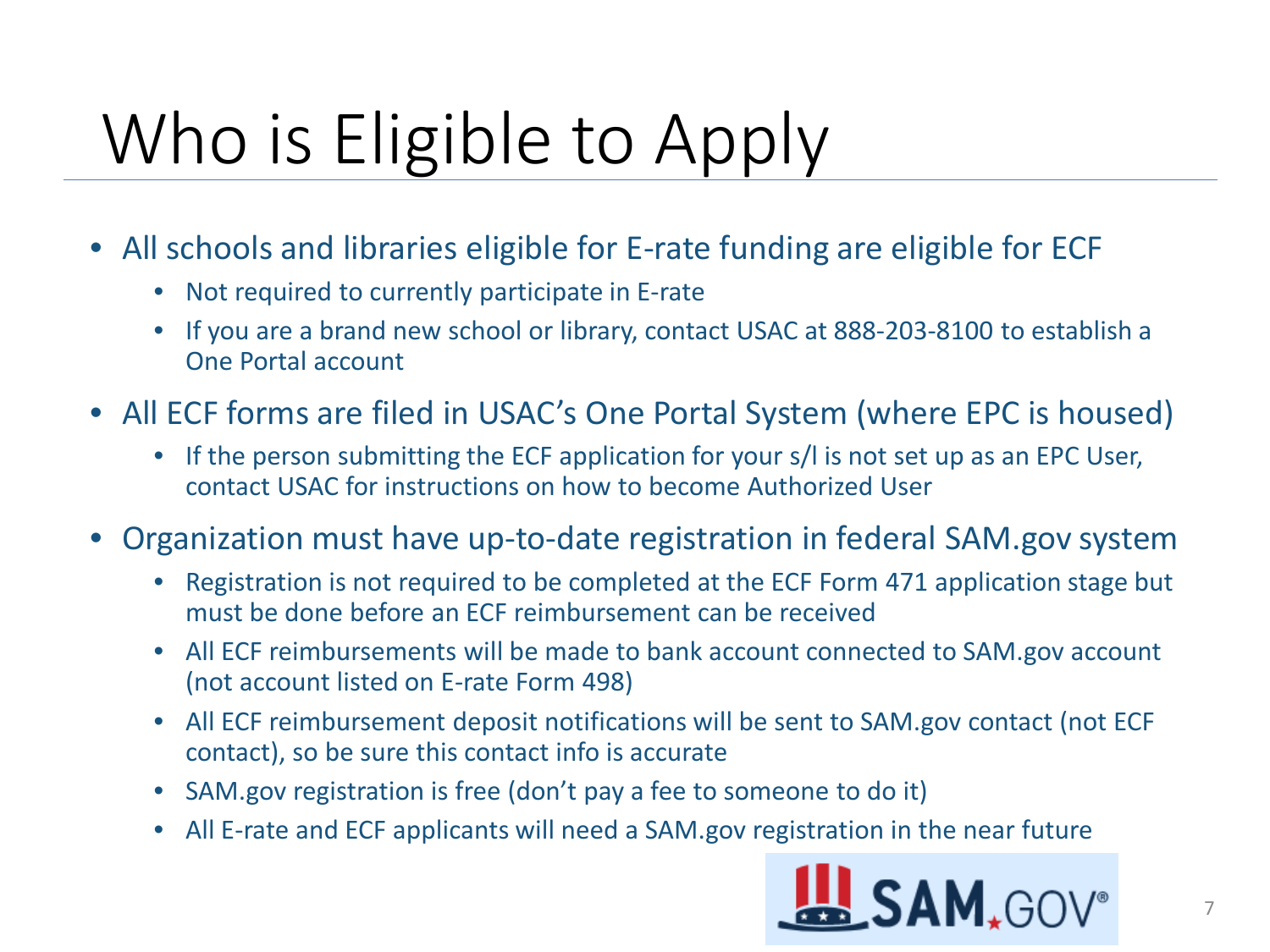# Eligible Recipients and Locations

#### **Recipients:**

- K-12 students, teachers, paraprofessionals with Unmet Needs
- Library patrons with Unmet Needs
- "Unmet Need" the person who does not otherwise have "sufficient" internet access or access to a connected device to engage in remote learning when off campus

#### **Locations:**

- Any off-campus location where education is occurring. Examples:
	- Student, teacher or library patron homes
	- Community centers
	- Churches
	- **School buses**, both parked and moving
	- **Bookmobiles**
- Equipment/services may not be purchased solely for use at school or library; however, the devices may be brought to the school/library

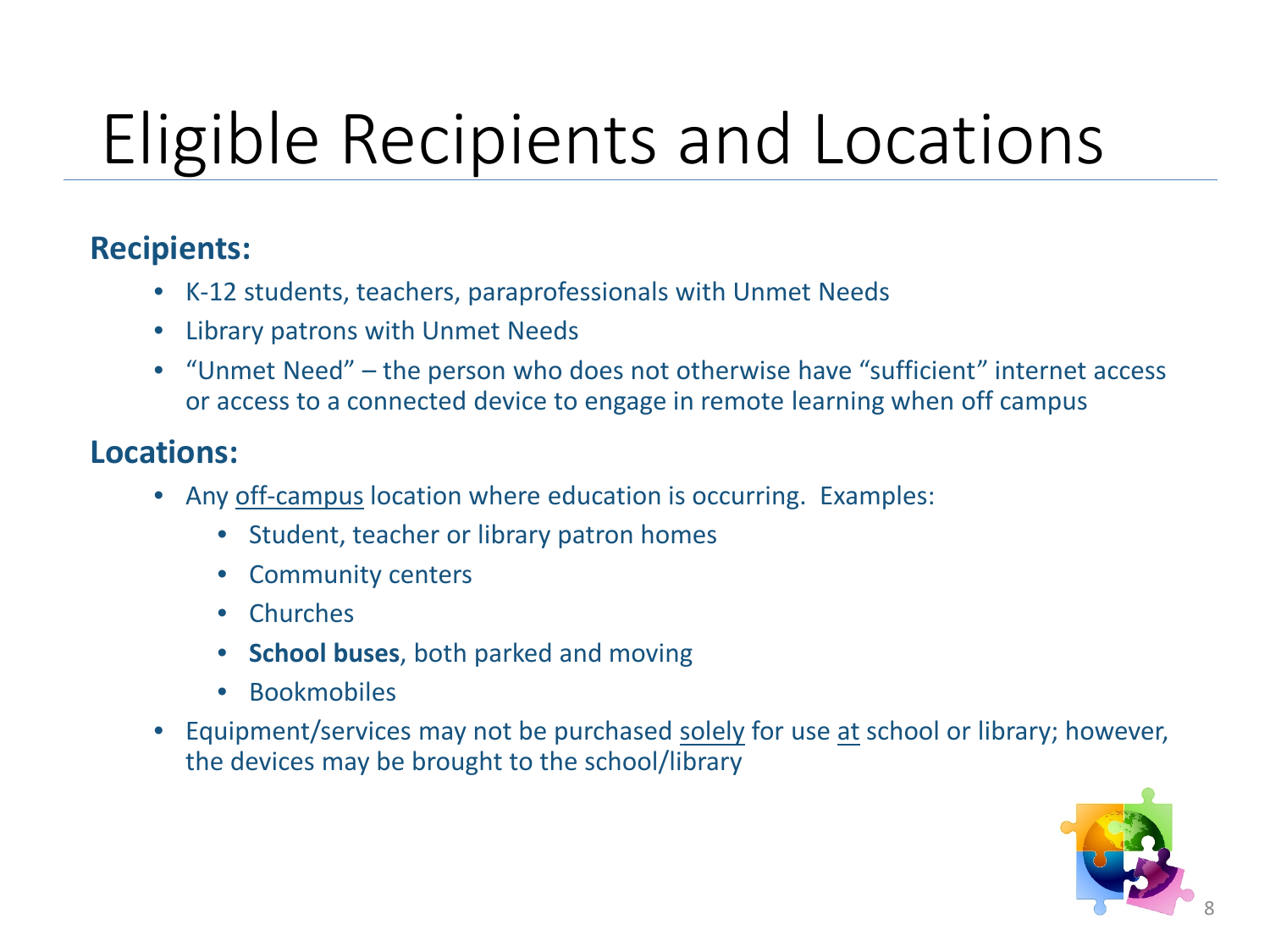# Stages of "Unmet Needs"

#### **@ Form 471 Application Stage:**

- Schools must provide reasonable estimate of how many students/teachers have unmet needs
	- Can be based on survey, NSLP data, census data, etc.
	- Must describe in 471 survey narrative how you determined unmet need estimates on 471

#### **@ Reimbursement Stage:**

- ECF reimbursement requests must be based on actual purchases and be trackable to specific students/teachers that have received equipment
- Be prepared to provide evidence of actual unmet needs by recipient
	- Signed Unmet Needs Certification:<http://e-ratepa.org/?p=33555>
	- Individual survey responses

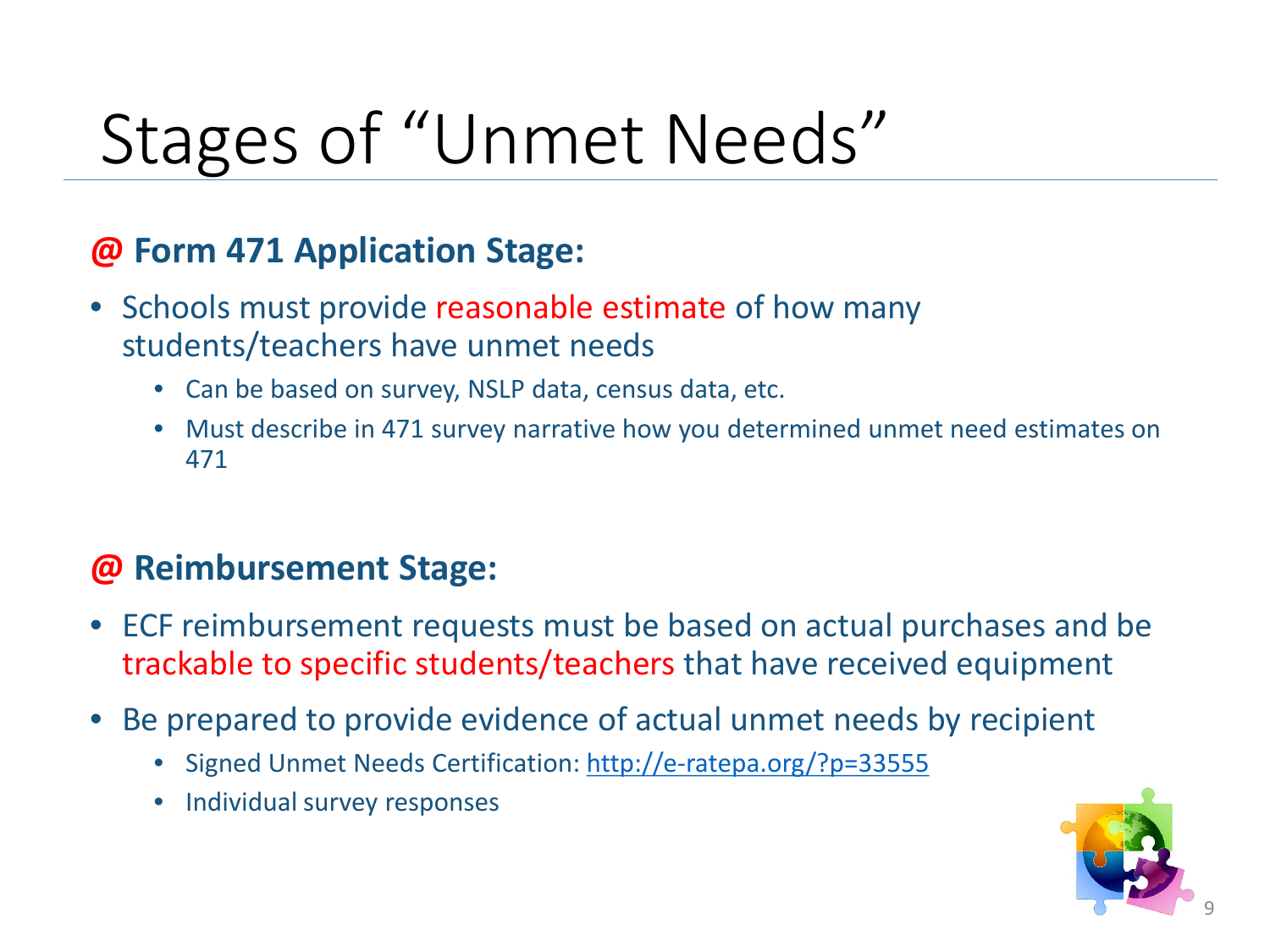# Competitive Bidding & Caps

#### **Bidding**:

- No separate federal competitive bidding requirements imposed
	- UGG procurement rules do not apply
- Must comply with state and local procurements requirements
	- For laptops/tablets, most schools purchase from COSTARs or PEPPM
- Additional requirements if seeking funding to install internet in currently unserved areas \*

#### **Funding Caps/Budgets:**

- Funds 100% of eligible costs, subject to 2 device caps
	- Connected devices (\$400) and Wi-Fi hot spots (\$250)
- No applicant budgets like Category 2
- No E-rate discounts

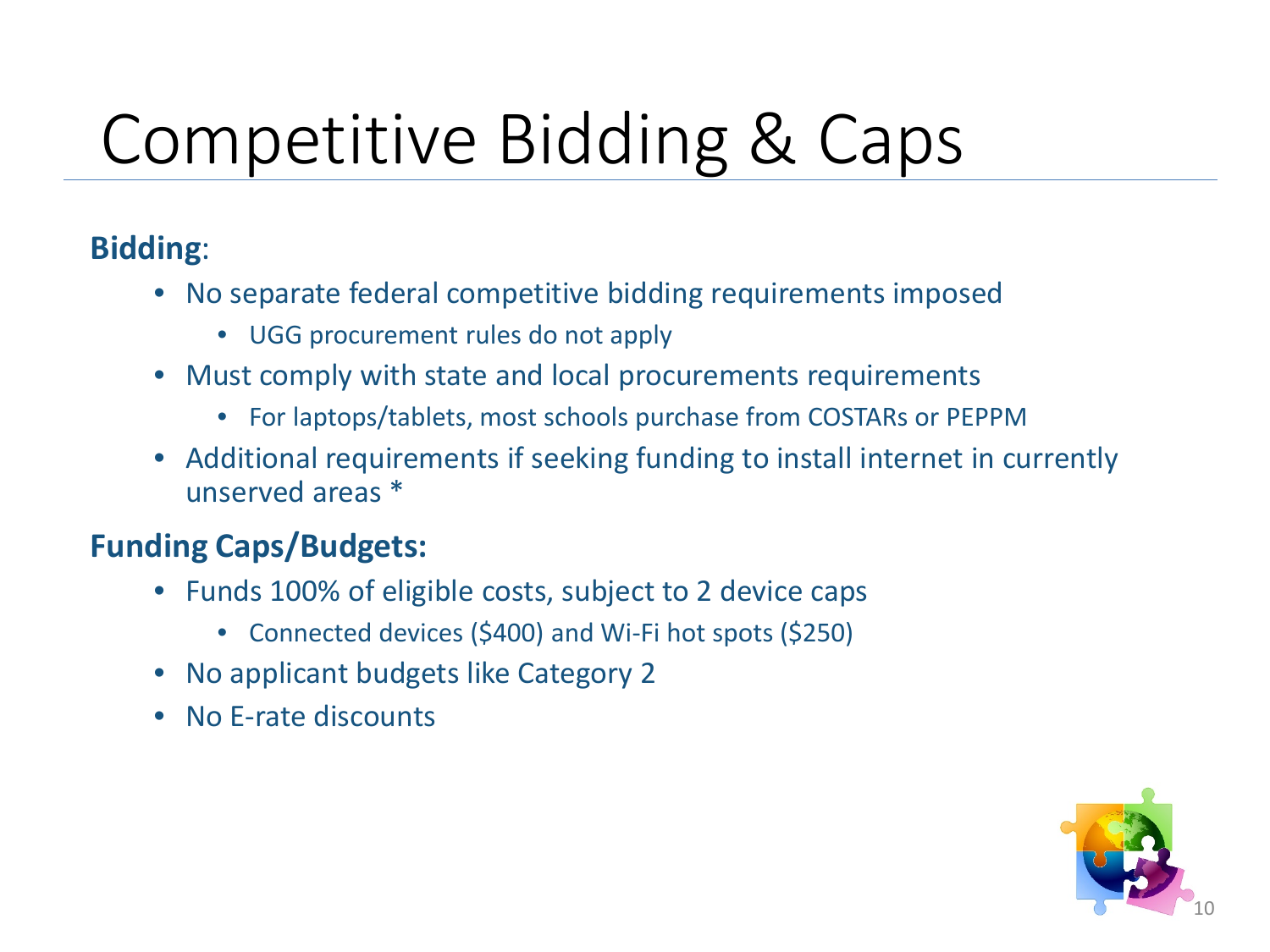# What's Eligible: Equipment

- Connected Devices = laptops/tablets
	- Maximum reimbursement/device = \$400 (can be higher for students with disabilities)
- Wi-Fi hotspots / Cellular aircards
	- Maximum reimbursement/device = \$250
	- Cap does not include monthly internet service costs
	- Cap does not apply if the hot spot is serving multiple users, such as a school bus location. Explain in FRN narrative that X number of users are being served
- Modems, routers (and devices that combined these)
- Chromebook licenses and manufacturer warranties are eligible but only if they are bundled with the cost of the laptop (cannot be a separate cost)
- 12 months of lease charges
	- Window 3 will cover another year's equipment lease charges
- Shipping, taxes, configuration charges, but are not in addition to \$ caps
- Restrictions:
	- No more than 1 laptop/tablet per person (student, teacher, library patron)
	- Schools must restrict device access to only students/teachers/patrons with appropriate credentials (can't be used by everyone in the home)
	- Must be used "primarily" for educational purposes
		- Credentialed person may use for other purposes when not needed for education<br>activities activities  $\begin{bmatrix} 1 & 1 \end{bmatrix}$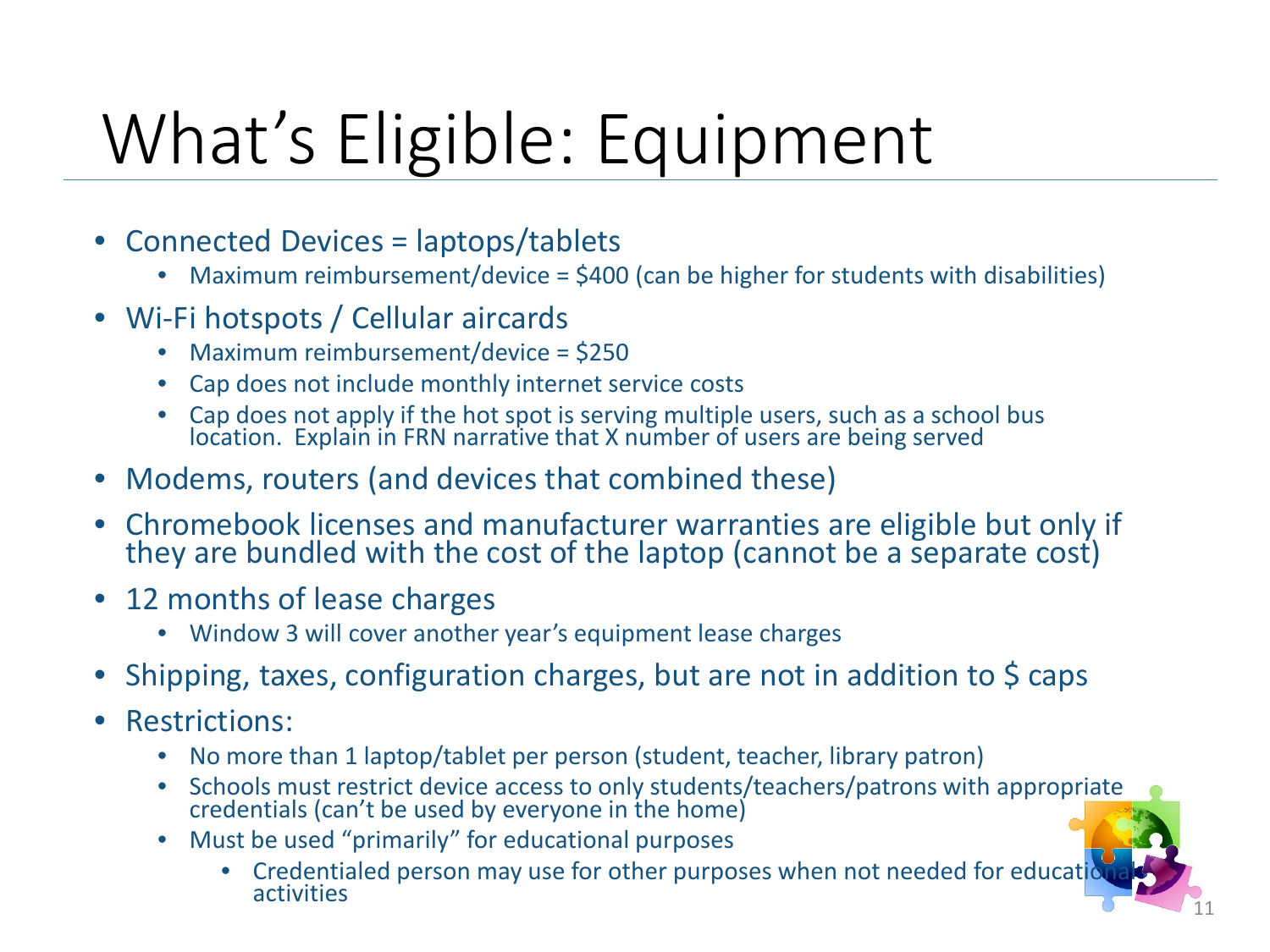

# What's Eligible: Services

- Mobile wireless, cable modem, DSL, FIOS Internet (most common)
	- Less common: fixed wireless, microwave, satellite, leased lit fiber
- Installation, activation, taxes
- No monthly  $\frac{1}{2}$  caps
- Restrictions:
	- No more than 1 fixed internet connection per location (cable, FIOS, DSL)
	- No more than 1 Wi-Fi hotspot per person
- Recipients of Windows 1 & 2 ECF can apply for continuation of internet services in Window 3
	- Cannot overlap months
	- ECF Windows 1 & 2 will pay for 12 months of service between 7/1/2021 6/30/2023
	- Window 3 will pay for 12 months of service between 7/1/2022 12/31/2023
- In Form 471 Narrative list:
	- Windows 1 and/or 2 FRN numbers and actual service delivery dates
	- Window 3 requested service delivery dates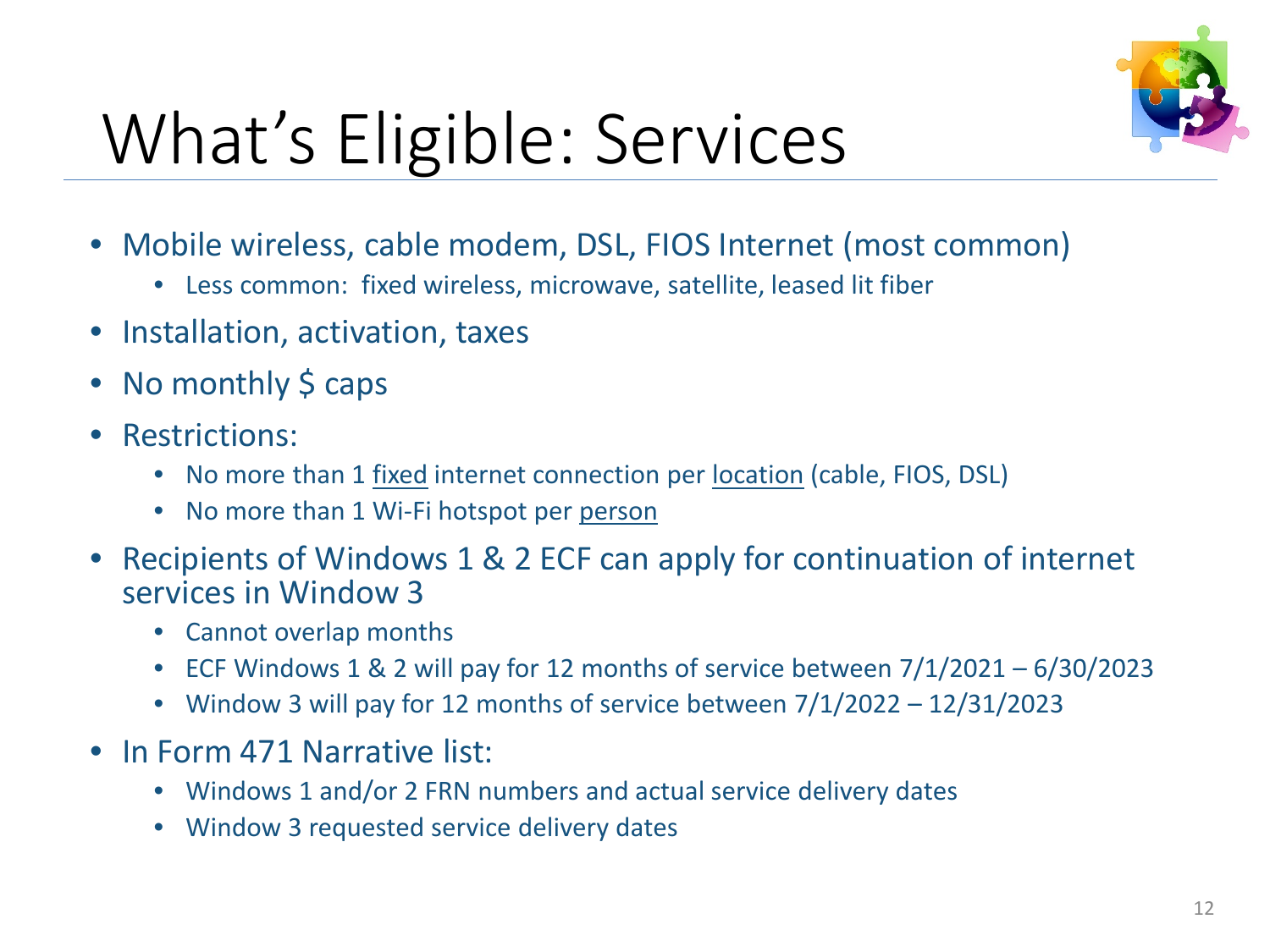

# Continuing Internet Examples

- **Example 1:** School originally applied for 12 months of Internet service that began on July 1, 2021. Funding for that service ends June 30, 2022. School can now apply for another 12 months of Internet service any time within the new 18-month period, but likely they will seek funding in Window 3 for July 1, 2022 – June 30, 2023.
- **Example 2:** Library originally applied for 12 months of Internet service but did not begin using that service until October 1, 2021. Thanks to FCC's recent service delivery extension for FY 2021, library can receive 12 months of ECF funding from October 1, 2021 – September 30, 2022. Library can also apply for Internet in Window 3, likely from October 1, 2022 – September 30, 2023.
- **Example 3:** Library originally applied for 12 months of Internet service but did not begin using that service until February 1, 2022. Library can use 12 months of Window 1 or 2 funding through January 31, 2023. Library may apply for 11 months of Window 3 funding from February 1, 2023 – December 31, 2023.

#### *Keep in mind that no funding is guaranteed in Window 3*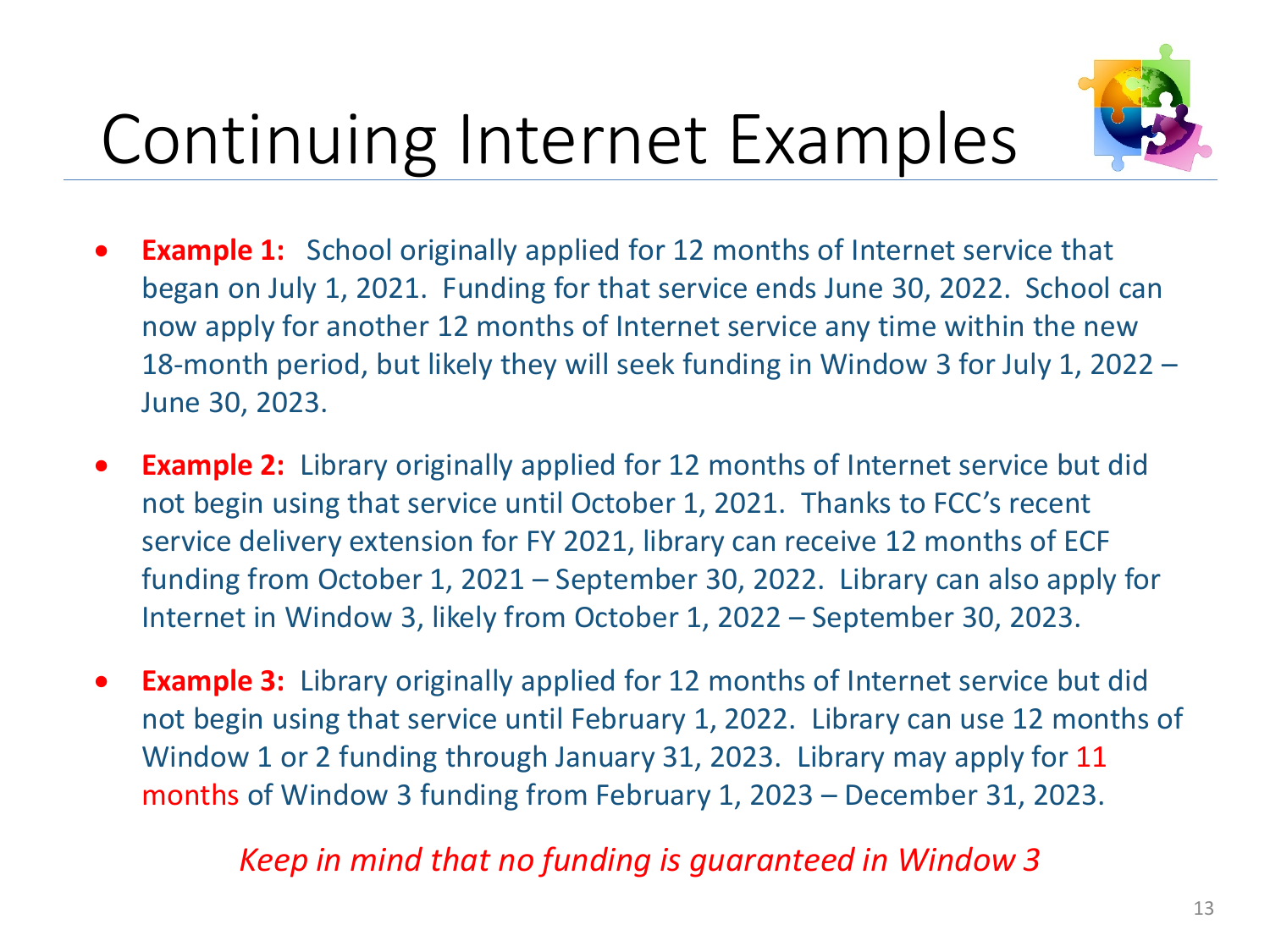

# Tracking Usage

- **ECF will only fund devices/internet that are being used**
- **ECF Reimbursement Certification:** Cannot willfully or knowingly requesting reimbursement for services and equipment that are not being used.
	- Exception would be during school's summer break
- **USAC Recent Guidance:** 
	- ECF participants should take reasonable actions to monitor and track the usage of equipment and services that are purchased and used through the ECF program
	- For example:
		- Applicants could ask their service providers to provide monthly reports or data use
		- Ensure a hotspot device is activated
	- ECF participants should be prepared to explain what actions were taken, if asked how they complied with the non-usage certification during an audit or other post-commitment review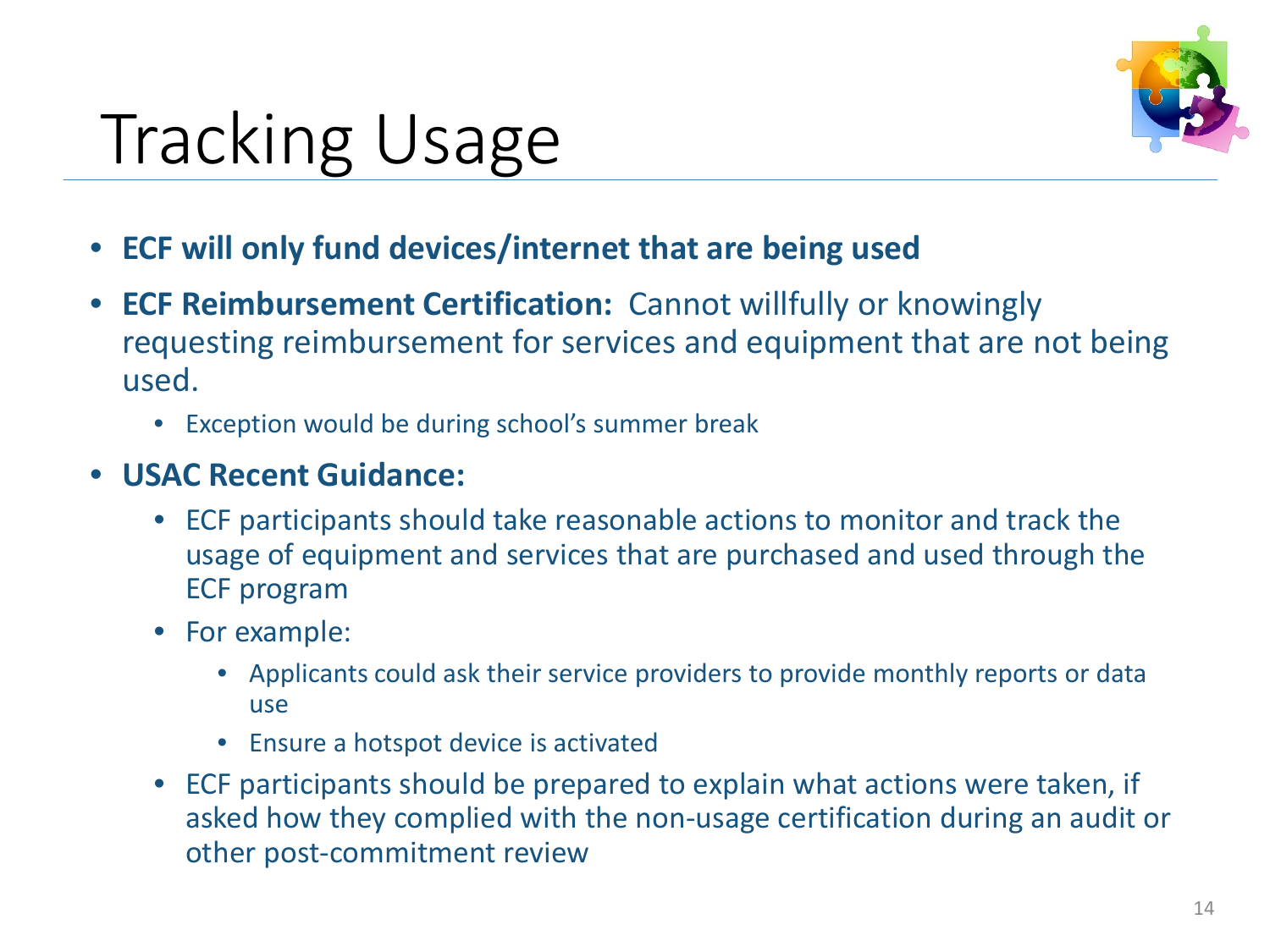# What's *Not* Eligible

- Desktops
- **Smartphones**
- Spare equipment/parts
- Software
- Filtering
- Firewalls/services
- Backup power equipment
- VPN licenses
- White Glove installation
- Microphones (stand-alone)
- Cameras (stand-alone)
- Accessories (bags, headsets, etc.)
- Technical support
- Accidental device protection or insurance-type warranties
	- Warranties up to 3 years that are bundled at no cost are eligible
- Remote learning subscriptions (Zoom)

*Duplicate funding prohibition: Applicants cannot seek ECF funding for equipment or service that have already been or will be purchased with other targeted pandemic funding*

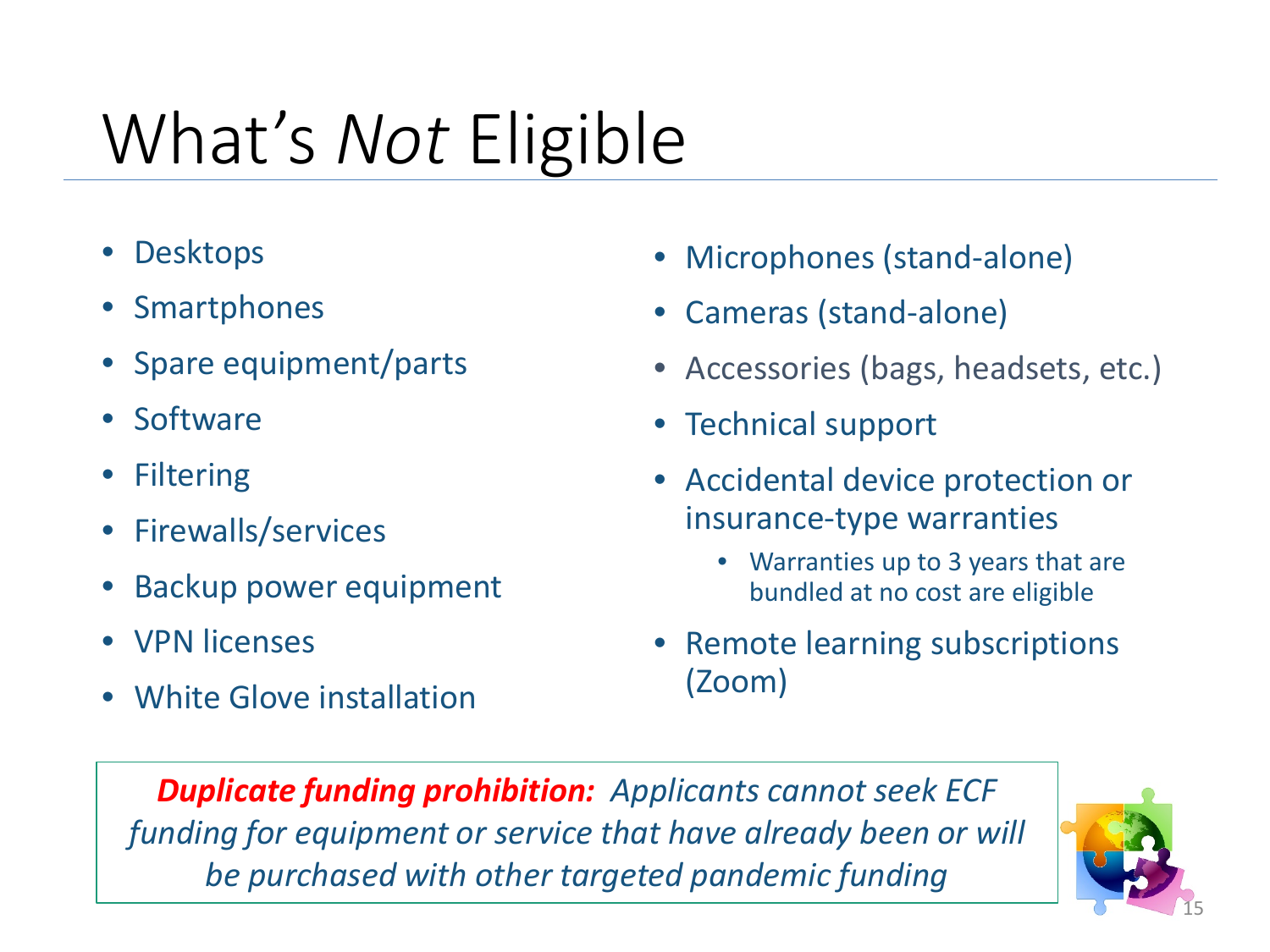# Replacing School-Owned Devices

#### **1:1 Initiatives do not automatically qualify for ECF funding**

- If a school provides a laptop to each student and has a technical reason why a school-owned device is required to access their curriculum or Internet, and if that device is no longer sufficient to engage in remote learning, the district can request ECF support for a new connected device – *regardless of whether a student has their own device at home.*
- If a school provides a laptop to each student but it is not required to access the school's curriculum or Internet, and if the student *does not have* access to their own device while off campus that is sufficient to engage in remote learning, the district can request ECF support for a connected device for that student.

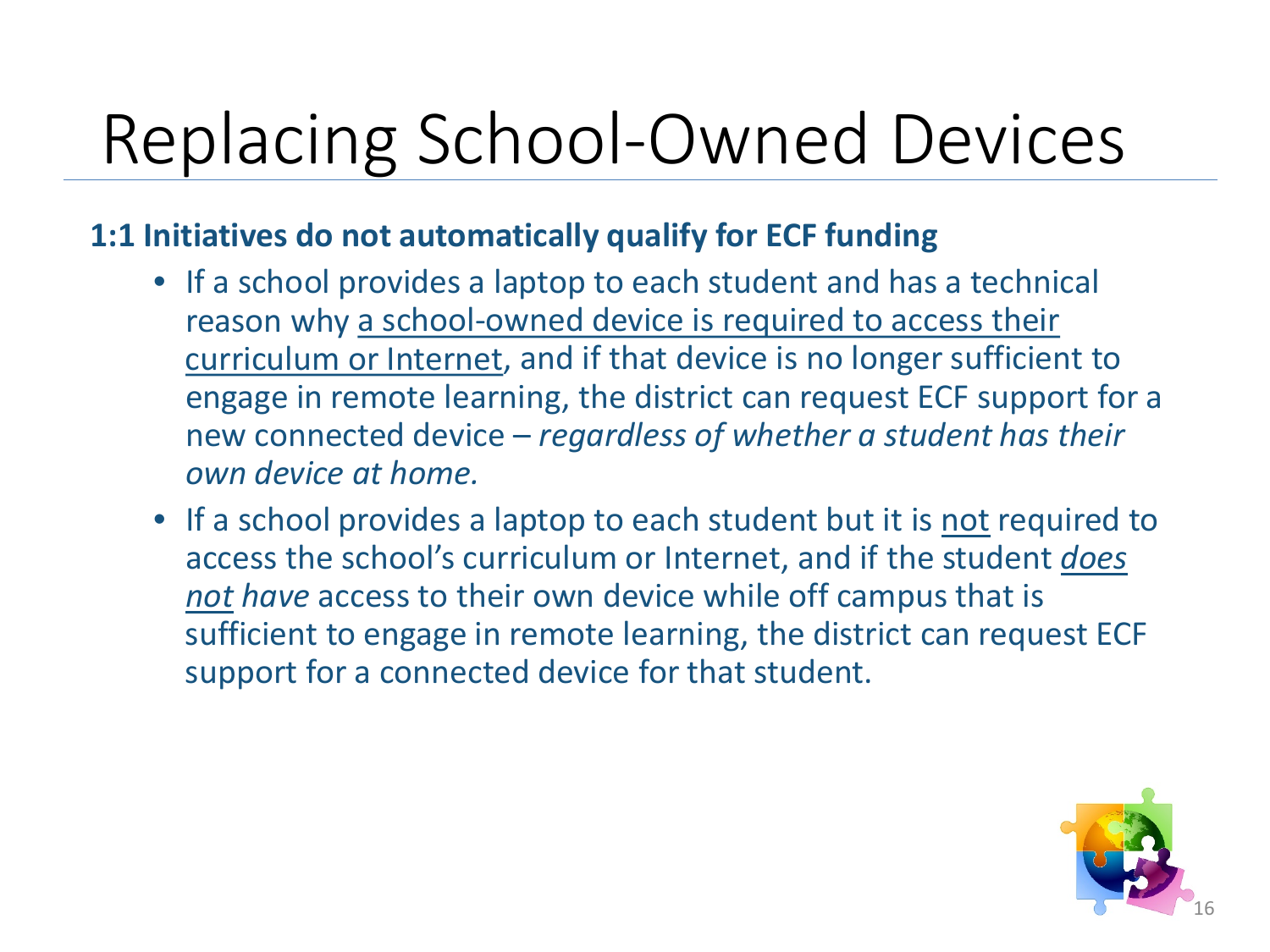# \*Options for Areas with No Service

- Where no commercial Internet access service is available in an area that is sufficient to meet remote learning needs, applicants have 2 options:
	- ECF will pay for **construction of new networks** to serve students, school staff & library patrons **OR**
	- ECF will also pay for **customer premises equipment to receive datacasting services**
	- "Clear evidence" of no commercial internet options is required
		- Applicants will be required to prove that they requested service from all existing providers serving the area (both wired and wireline) & that the providers were unwilling or unable to provide service sufficient to meet remote learning needs
		- See sample vendor survey/cover letter at: [http://e-ratepa.org/?page\\_id=32310](http://e-ratepa.org/?page_id=32310)
- Construction/installation must be completed, and service must begin, within 1 year of FCDL

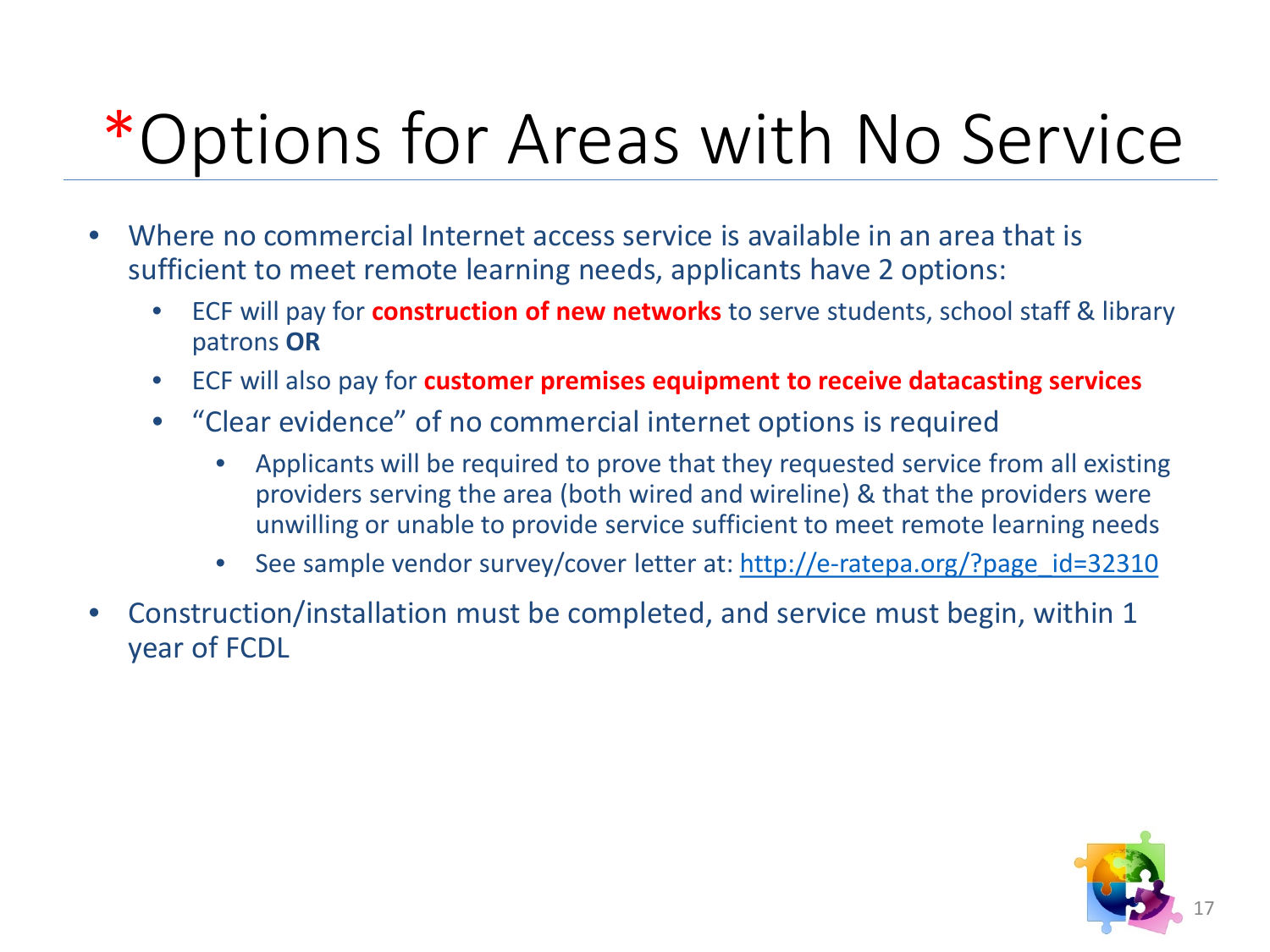# \* Reimbursement Process/Options

- Reimbursement forms filed in ECF Portal System
	- Copies of **vendor invoices and proof of equipment delivery** must be uploaded with all reimbursement forms
- **3 options** for receiving ECF reimbursements:
	- 1) School/library receives equipment/services, pays vendor, submits BEAR to USAC
	- 2) School/library receives equipment/services, requests "Prospective Reimbursement" from USAC \*
		- USAC will transfer \$ to applicant
		- Applicant pays vendor within 30 days
		- Applicant uploads proof to USAC that payment has been made
	- 3) School/library receives equipment/services, vendor submits SPI to USAC to be reimbursed \*
		- Must upload proof of vendor willingness on ECF Form 471 application
		- Vendors not required to agree to this

#### • **ECF BEAR Deadlines**:

- Windows 1 & 2 August 29, 2023
- Window 3 February 29, 2024





\* Options 2 and 3 are best if applicant cannot afford to pay for equipment/services and wait to get reimbursed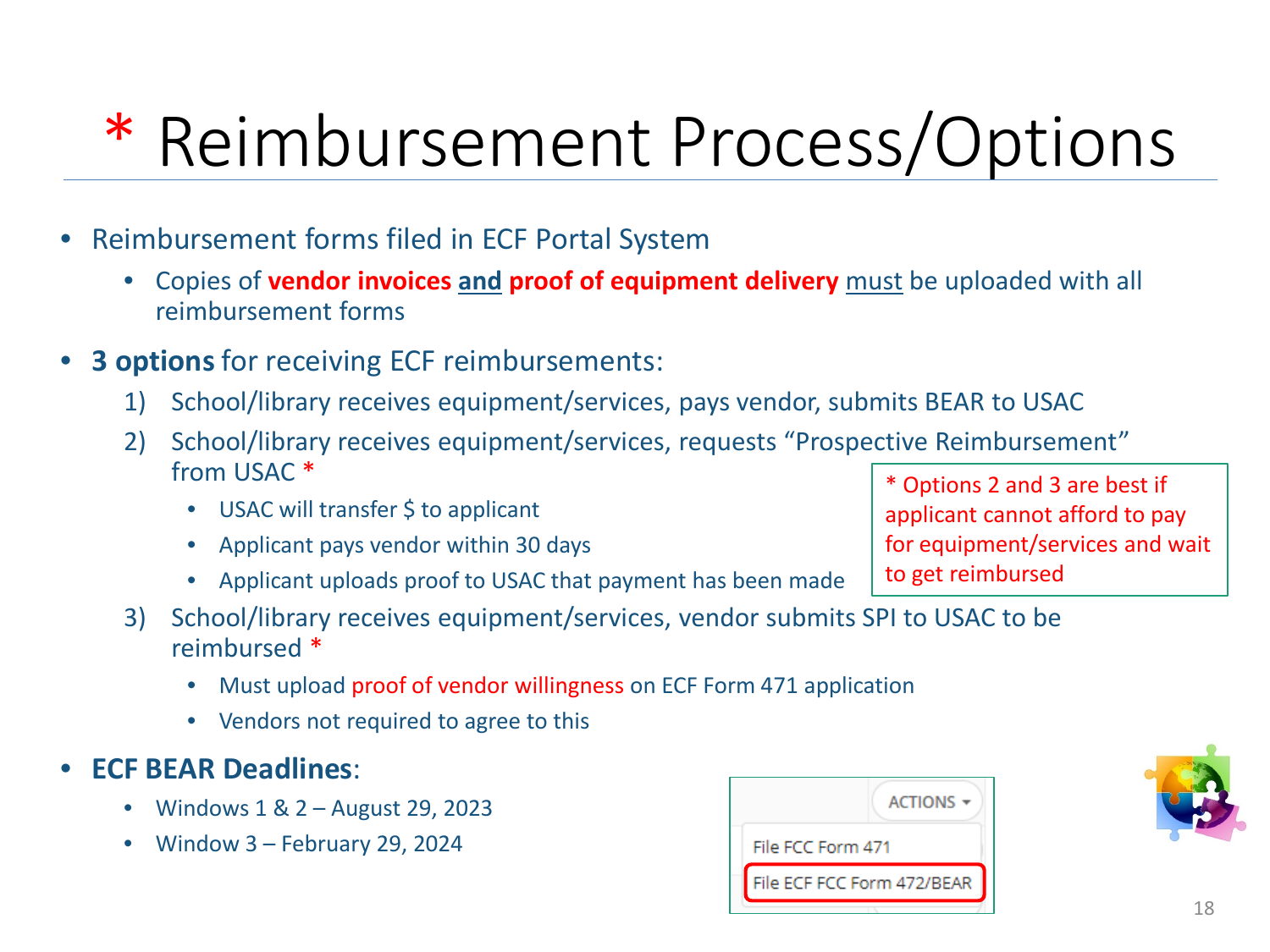### Modifications



- Can change these after application is funded:
	- Make/model of equipment
	- Services
	- Service provider
	- Invoice mode
- Cannot increase costs
- Modification "post commitment requests" are submitted in ECF portal

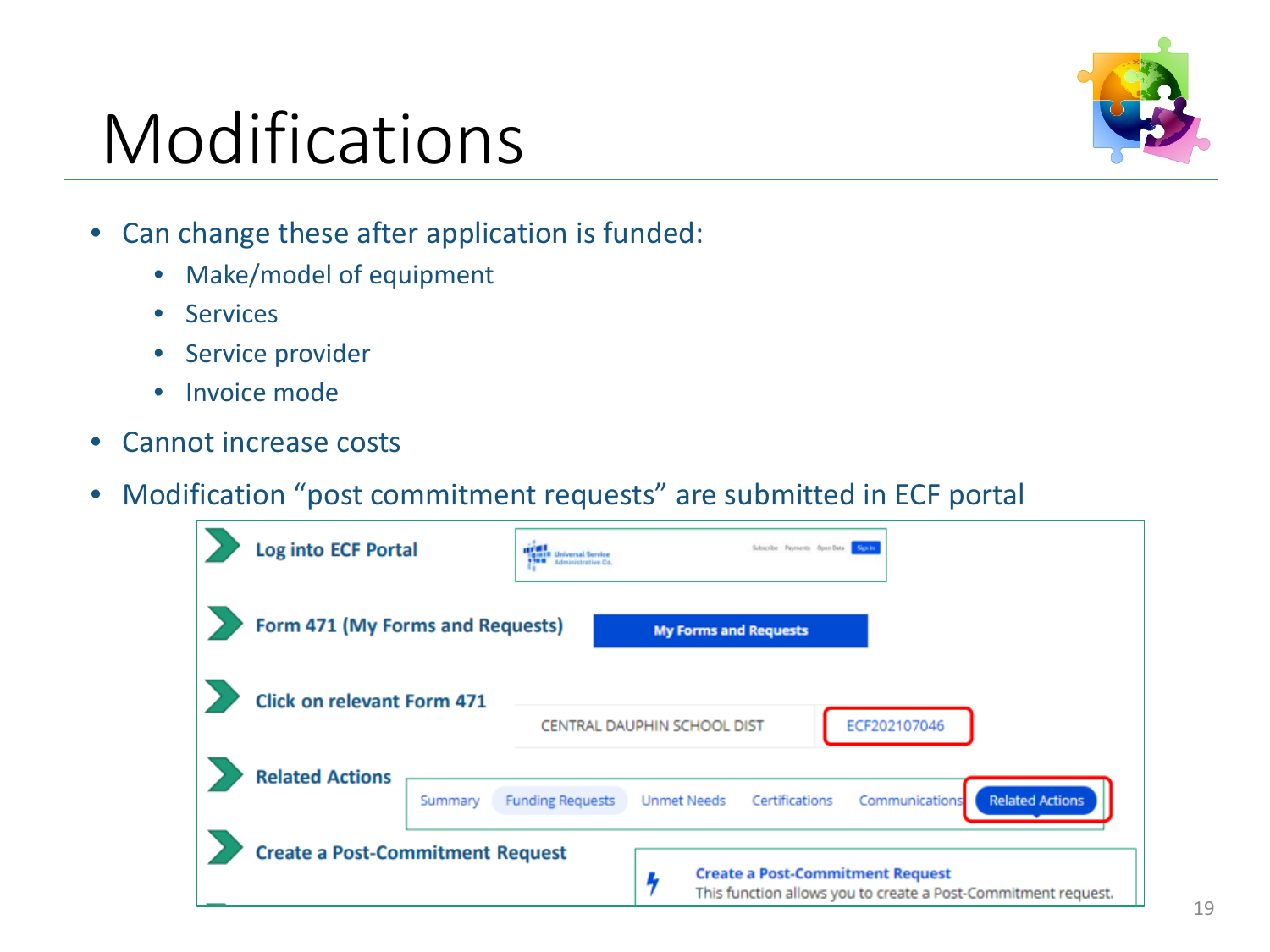### CIPA

- ECF Order imposes new filtering rules for both E-rate and ECF
- CIPA now applies to the use of any S/L library-owned computer if S/L receives ECF or E-rate funding for internet access or E-rate internal connections
	- Be sure to check with your IT office to ensure that your school is CIPA compliant under these new rules

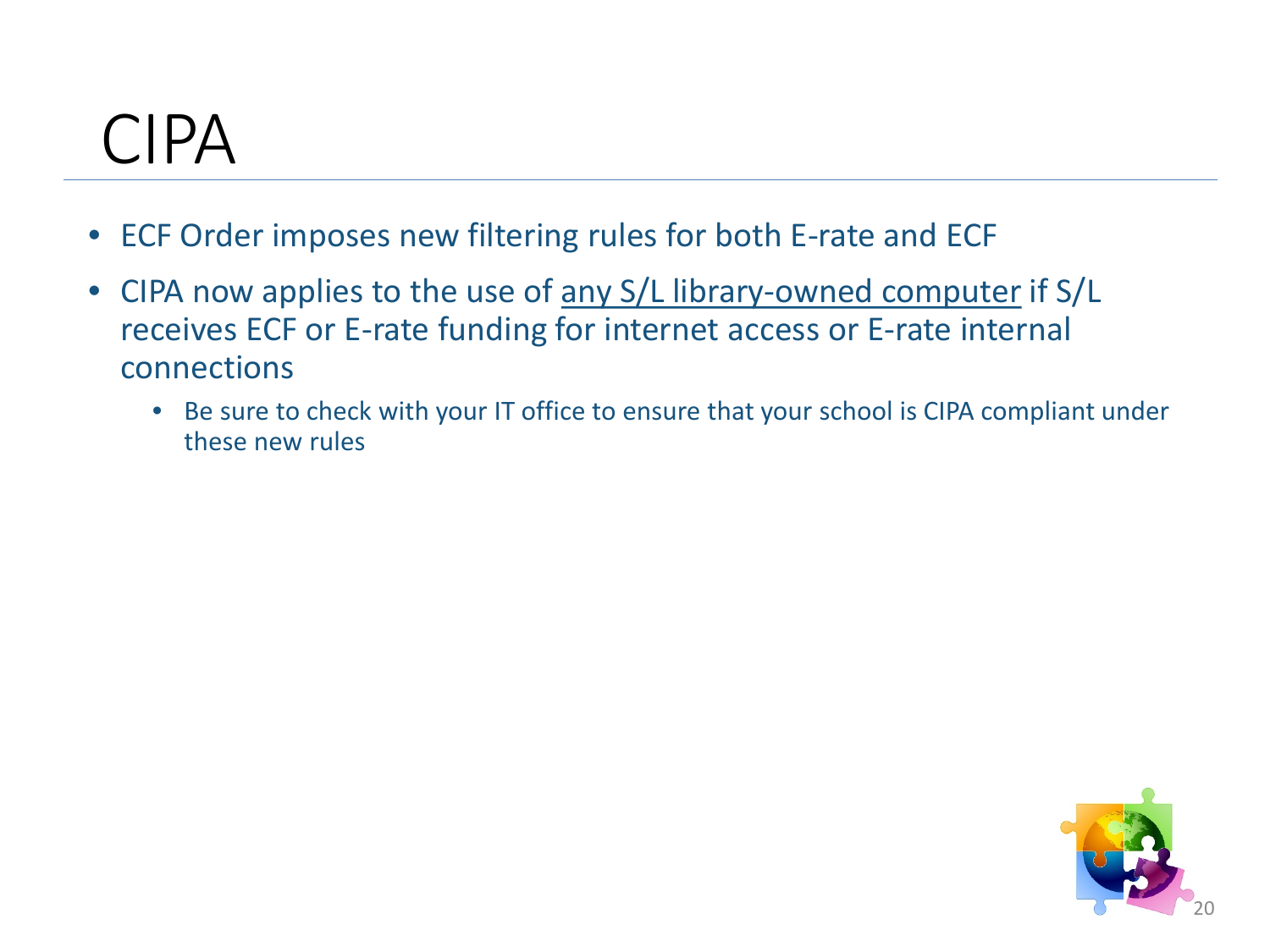# 10 Yr. Recordkeeping Requirement

- **Services**:
	- Type of service (i.e., DSL, cable, mobile wireless, satellite)
	- Service plan details including upload & download speeds and monthly data cap
	- Name of person receiving service
	- For fixed broadband service (DSL, cable) also must record:
		- Service address
		- Installation date of service
		- Last date of service

#### • **Equipment**:

- Device type (i.e., laptop, tablet, mobile hotspot, modem/router)
- Equipment make, model, serial number
- Name of the person to whom the device was provided
- Loan date and return date of the equipment
	- or date of notification of lost, missing or damaged equipment
- For equipment used to provide service to multiple individuals (for example, school buses or bookmobiles) inventory **also** must include the name of the school or library employee responsible for that device; and the dates the device was in service

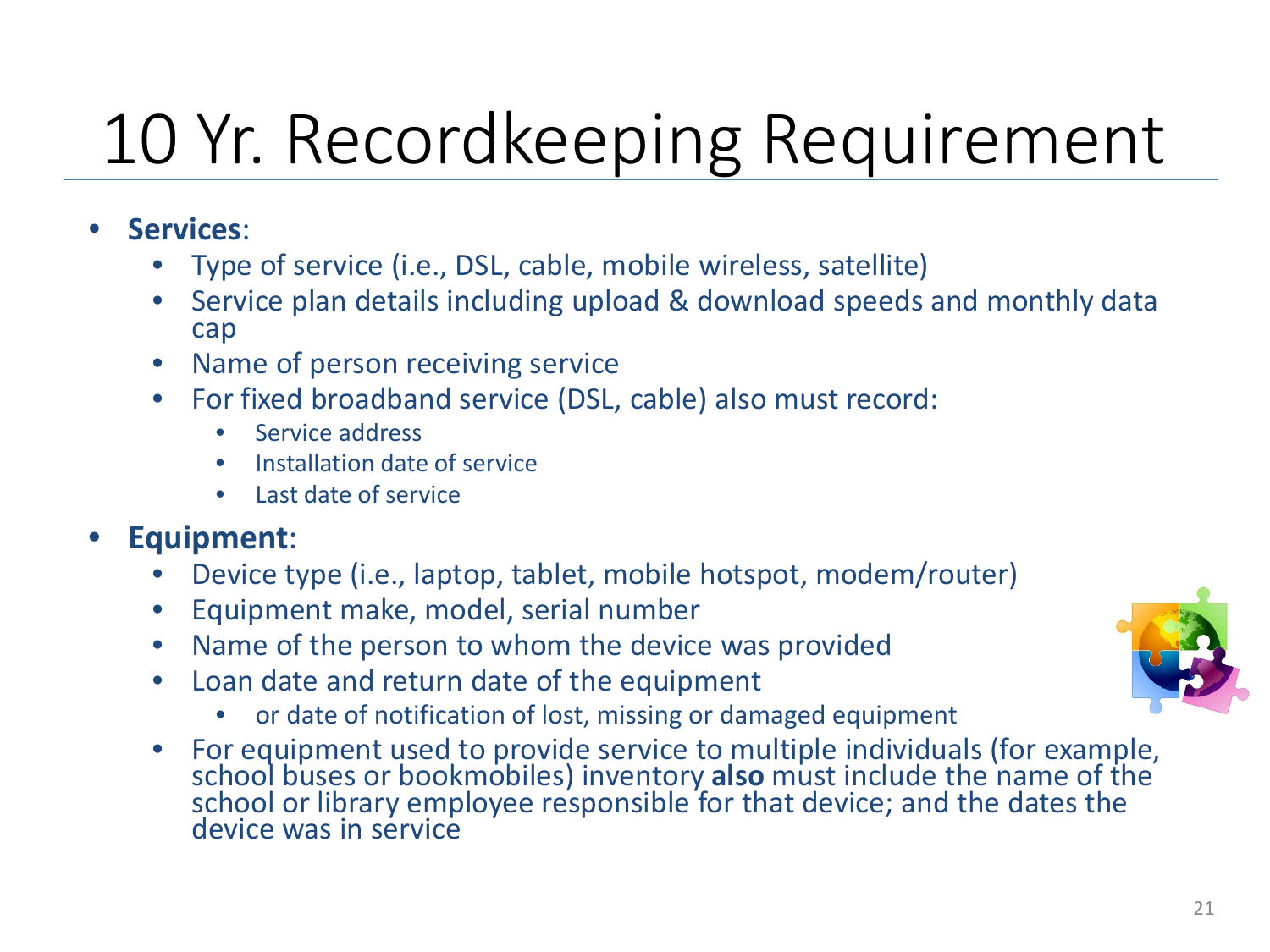# Application Process



- 1) Determine "unmet needs"
- 2) Obtain vendor quotes (contracts not required)
- 3) Submit ECF Form 471 in the One Portal system between **April 28 – May 13, 2022**

<https://forms.universalservice.org/portal/login>

- 4) USAC will review all applications submitted "in-window" and size demand to determine which applications can be funded
	- Applicants may receive PIA inquiries, just like E-rate
- 5) Funding Commitment Decision Letters (FCDL) will be issued in bi- weekly waves
	- No Form 486 required
- 6) Obtain signed Unmet Needs Statements
- 7) Deliver/loan equipment/services
- 8) Applicants or vendors seek reimbursement from ECF Fund **\***
- 9) Funds deposited into school/library/vendor bank accounts connected to SAM.gov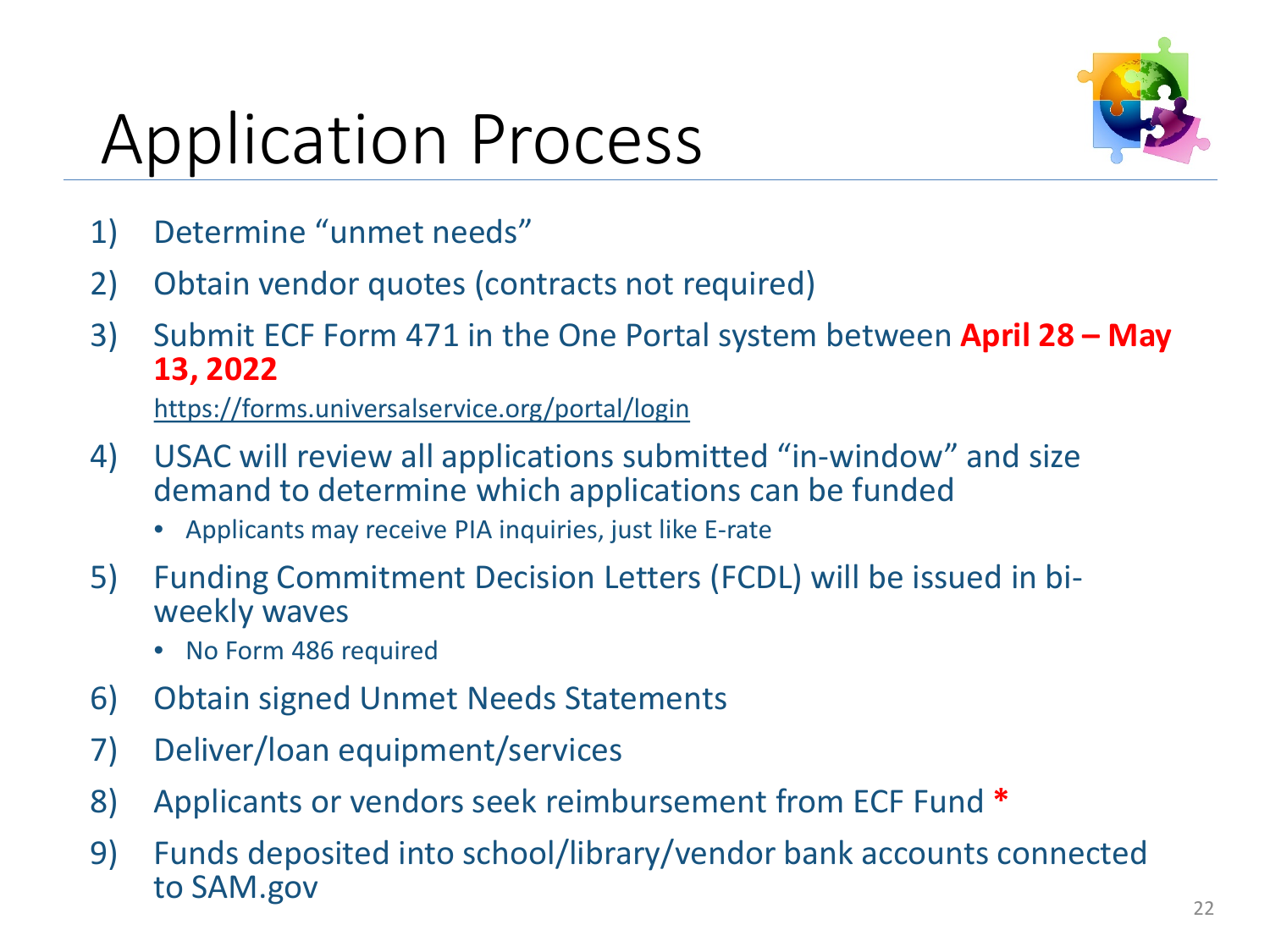# Form 471 Application





#### Page 1: Complete Nickname/Contact Info:

#### **Application Nickname**

Please enter an application nickname here.  $\bigcirc^*$ 

**ECF Window 3 Devices** 

#### **Contact Information**

Are you the main contact person?

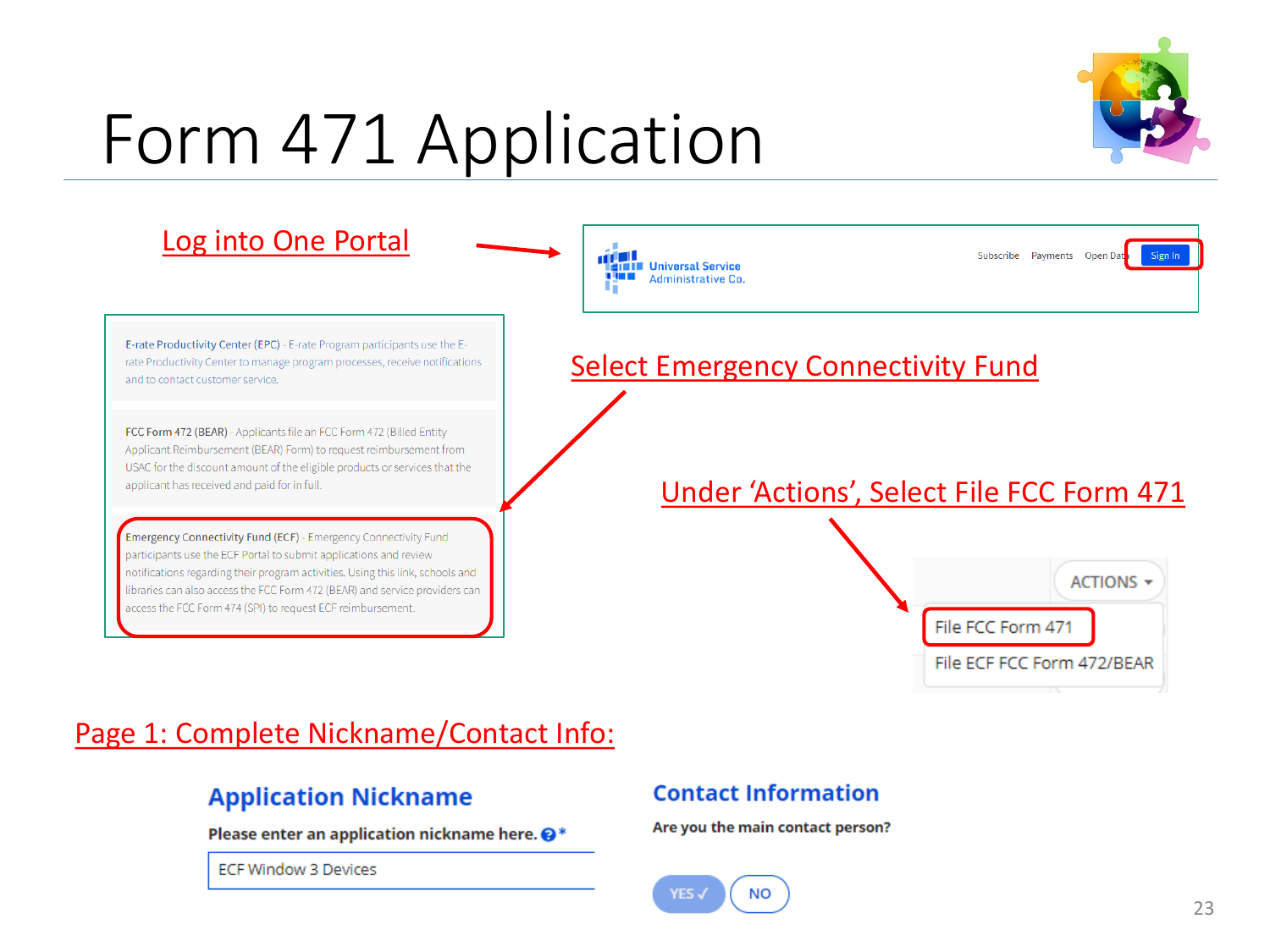# Form 471: 'Unmet Needs' Survey

• ECF Form 471 includes a series of questions regarding the unmet needs of their students and/or teachers – libraries don't receive these questions

**Information for Unmet Student Needs** 

#### • **Survey Questions:**

- 1) # of students who did not have access to adequate laptops/tablets, Internet access, or both when the pandemic began
- 2) # of students to whom you provided laptops/tablets, Internet access, or both during xxxx school year (not sure which dates will be on the form)
- 3) # of students to whom you will be using ECF to provide laptops/tablets, Internet access, or both
- 4) Even after ECF funding, how many students will lack laptops/tablets, Internet access, or both
- **5) Narrative:** Applicants will be required to describe how and when they collected the information that they use for the estimates provided in their responses

\* Explain in narrative if answer includes teachers

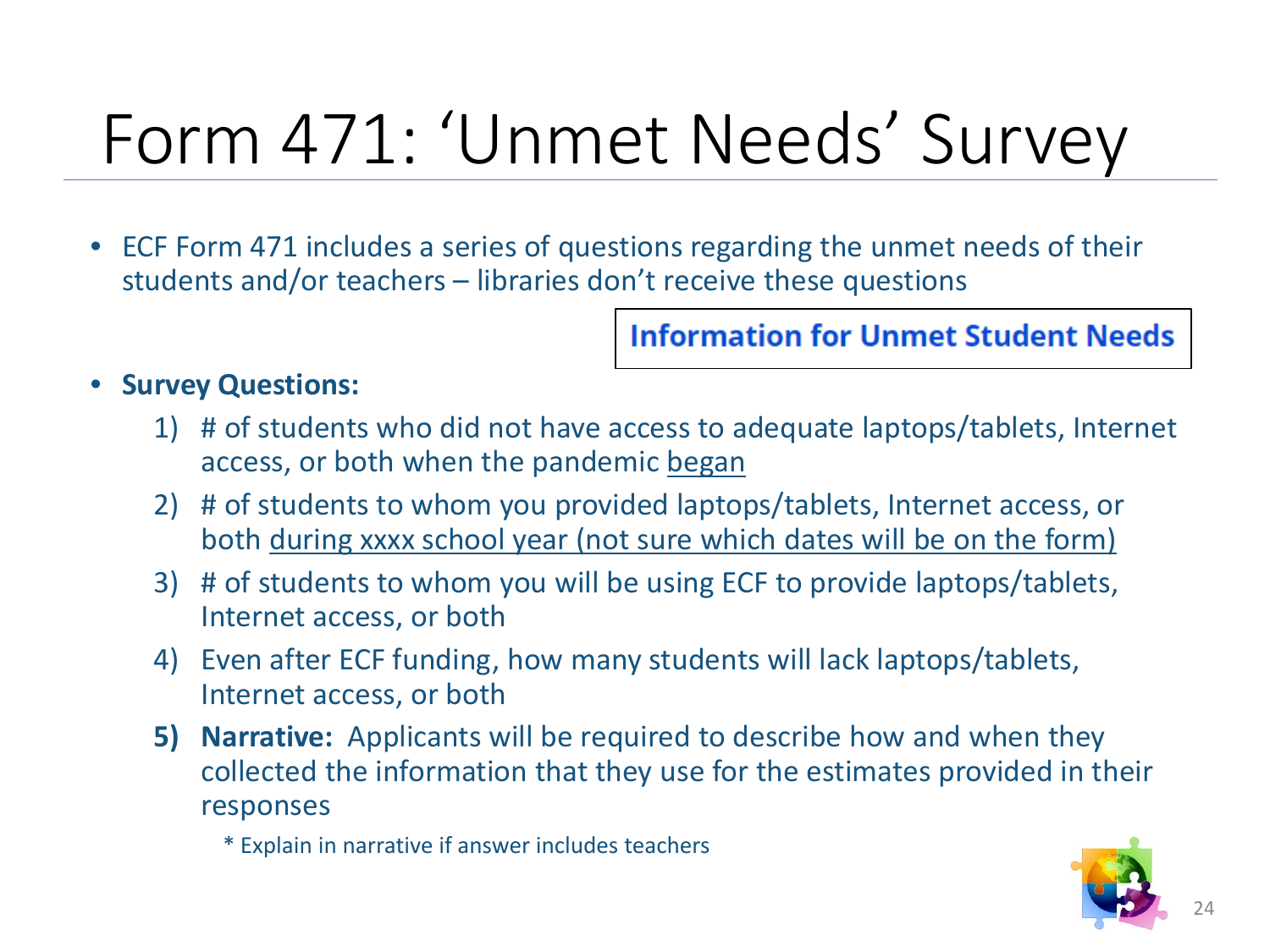

# Form 471 Funding Requests

#### • **FRN Key Information**

- Vendor (SPIN or vendor info if no SPIN)
- Delivery dates (more guidance on this coming)
- New construction for areas with no service questions
- Narrative with option to upload vendor documentation **UPLOAD VENDOR QUOTE and EXPLAIN INTERNET SERVICE DATES/FRNS FROM FY 2021**

#### • **FRN Line Item Information:** *Services*

- Type of connection (cable modem, mobile broadband, etc.)
- Bandwidth (upload/download)
- Monthly/One-time costs quantities
- **FRN Line Item Information:** *Equipment*
	- Type of product (tablets/laptops, wi-fi hot-spots, modems, routers, etc.)
	- Make/model
	- One-time costs quantities
- **Invoicing Mode Question**
	- Will applicant or vendor be submitting reimbursement forms? **– UPLOAD VENDOR AGREEMENT LETTER FOR SPI REIMBURSEMENTS**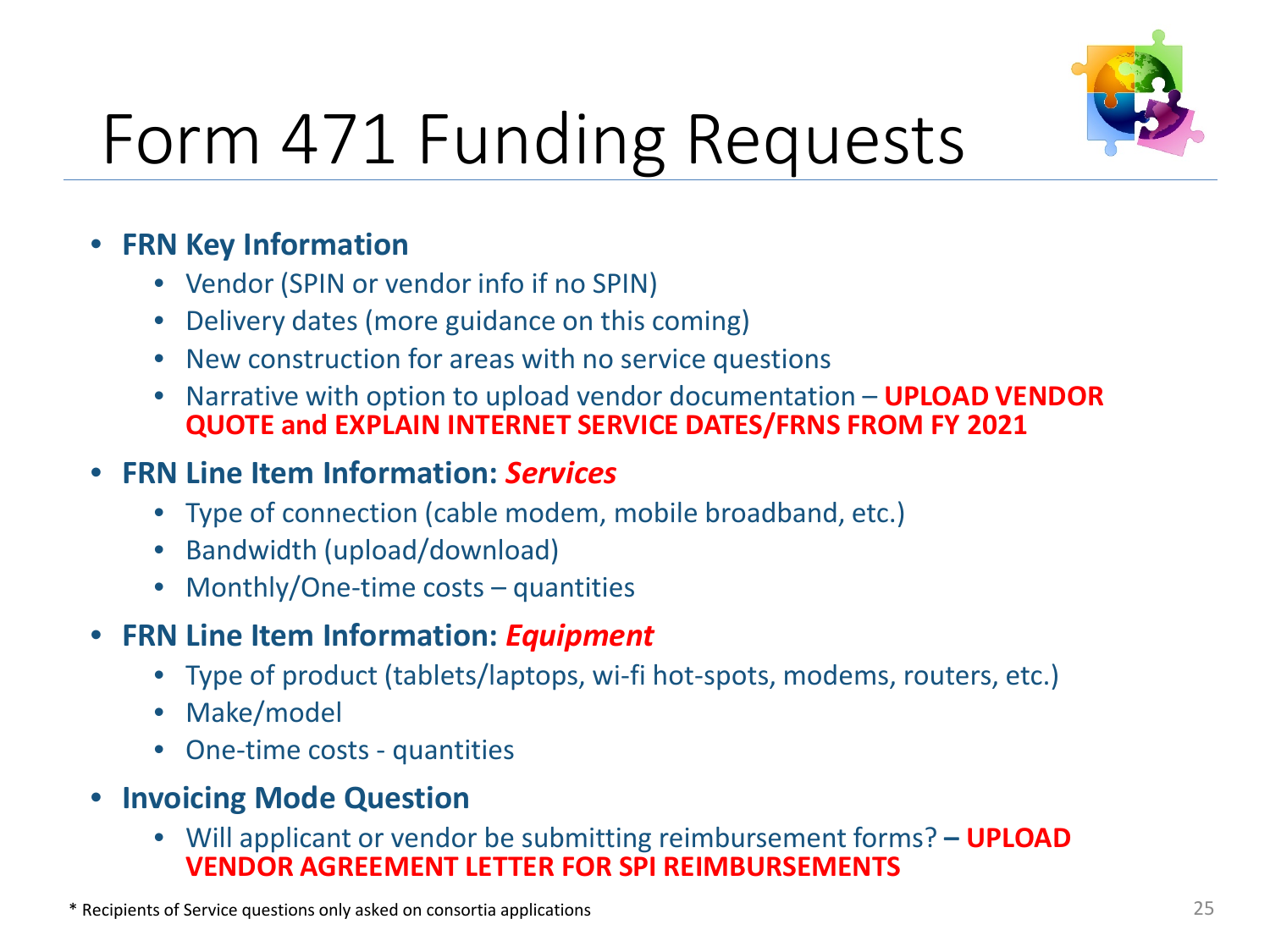### ECF Resources



- **ECF Form 471 Application** (in One Portal): [https://ecfportal.usac.org/suite/sites/ECF](https://nam10.safelinks.protection.outlook.com/?url=https%3A%2F%2Fecfportal.usac.org%2Fsuite%2Fsites%2FECFC&data=04%7C01%7Cpl-erate%40lists.psu.edu%7C4664ee4c10684d50663208d93ccc9637%7C7cf48d453ddb4389a9c1c115526eb52e%7C0%7C0%7C637607672445245090%7CUnknown%7CTWFpbGZsb3d8eyJWIjoiMC4wLjAwMDAiLCJQIjoiV2luMzIiLCJBTiI6Ik1haWwiLCJXVCI6Mn0%3D%7C2000&sdata=wbcWnmekBFriofy3Me3lpXZYtfsGld0B6vVwLd4XA7A%3D&reserved=0)
- **USAC ECF Information Page:** [www.emergencyconnectivityfund.org](http://www.emergencyconnectivityfund.org/)
- **USAC ECF Form 471 Guide:** [https://www.emergencyconnectivityfund.org/ecf-fcc](https://www.emergencyconnectivityfund.org/ecf-fcc-form-471/)form-471/
- **USAC Training Modules:** <https://www.emergencyconnectivityfund.org/training/>
- **USAC ECF Customer Service Support Center**: **1-800-234-9781** Monday – Friday 8 am – 8 pm Eastern Time
- **FCC FAQ/Summary:** [https://www.fcc.gov/emergency-connectivity-fund-faqs](https://nam10.safelinks.protection.outlook.com/?url=https%3A%2F%2Fwww.fcc.gov%2Femergency-connectivity-fund-faqs&data=04%7C01%7Cpl-erate%40lists.psu.edu%7C4664ee4c10684d50663208d93ccc9637%7C7cf48d453ddb4389a9c1c115526eb52e%7C0%7C0%7C637607672445265002%7CUnknown%7CTWFpbGZsb3d8eyJWIjoiMC4wLjAwMDAiLCJQIjoiV2luMzIiLCJBTiI6Ik1haWwiLCJXVCI6Mn0%3D%7C2000&sdata=fkkqNbolYWtTTLot7%2B6VnI4hERHoWLg2D7rQPphSdDs%3D&reserved=0)
- **EXPA ECF Resource Page:** http://e-ratepa.org/?page id=32310
- **PA ECF Unmet Needs Guidance/Examples:** http://e-ratepa.org/?p=33555
- **SAM.gov**: <https://sam.gov/content/home>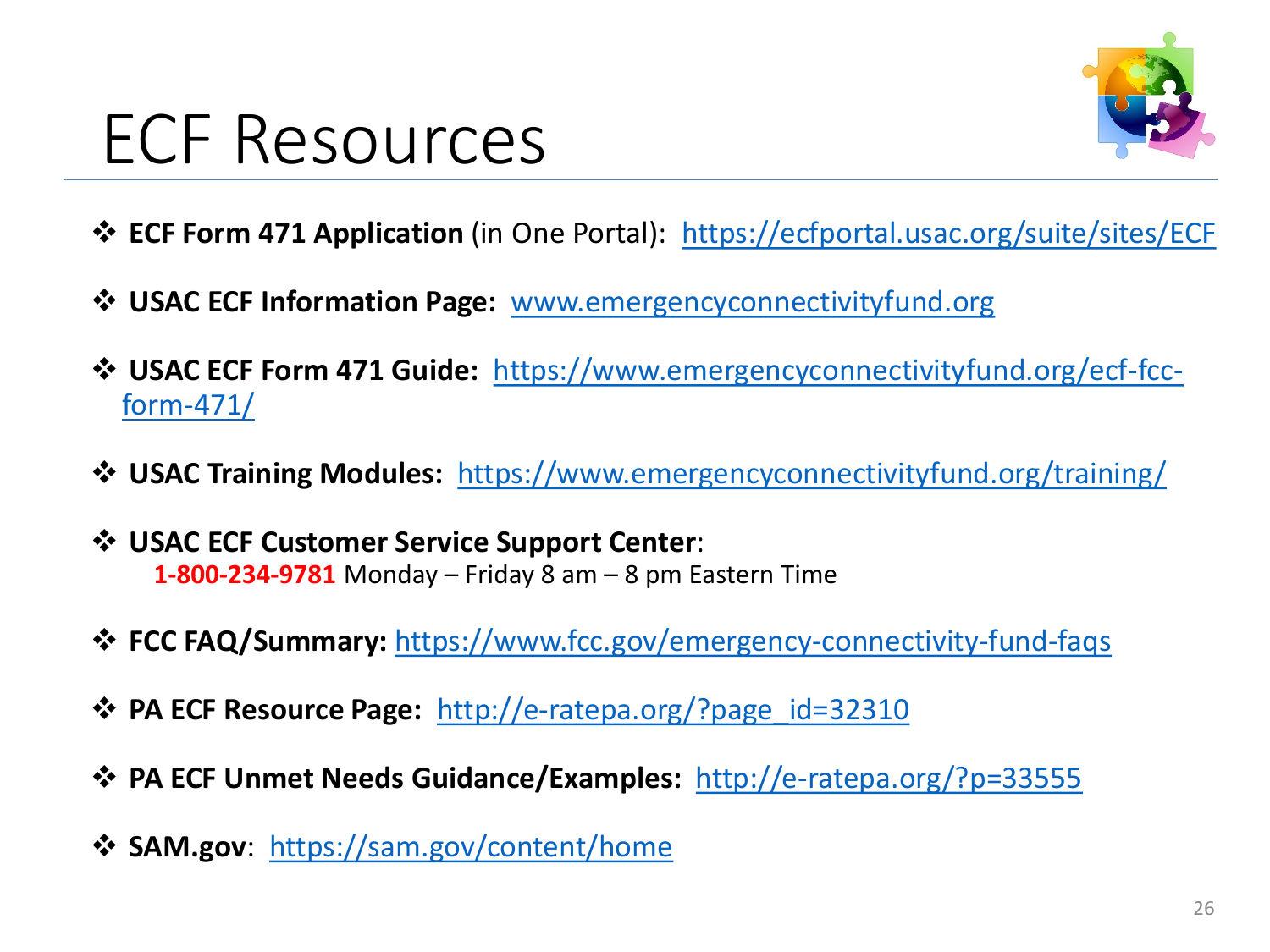# Attendee Questions….

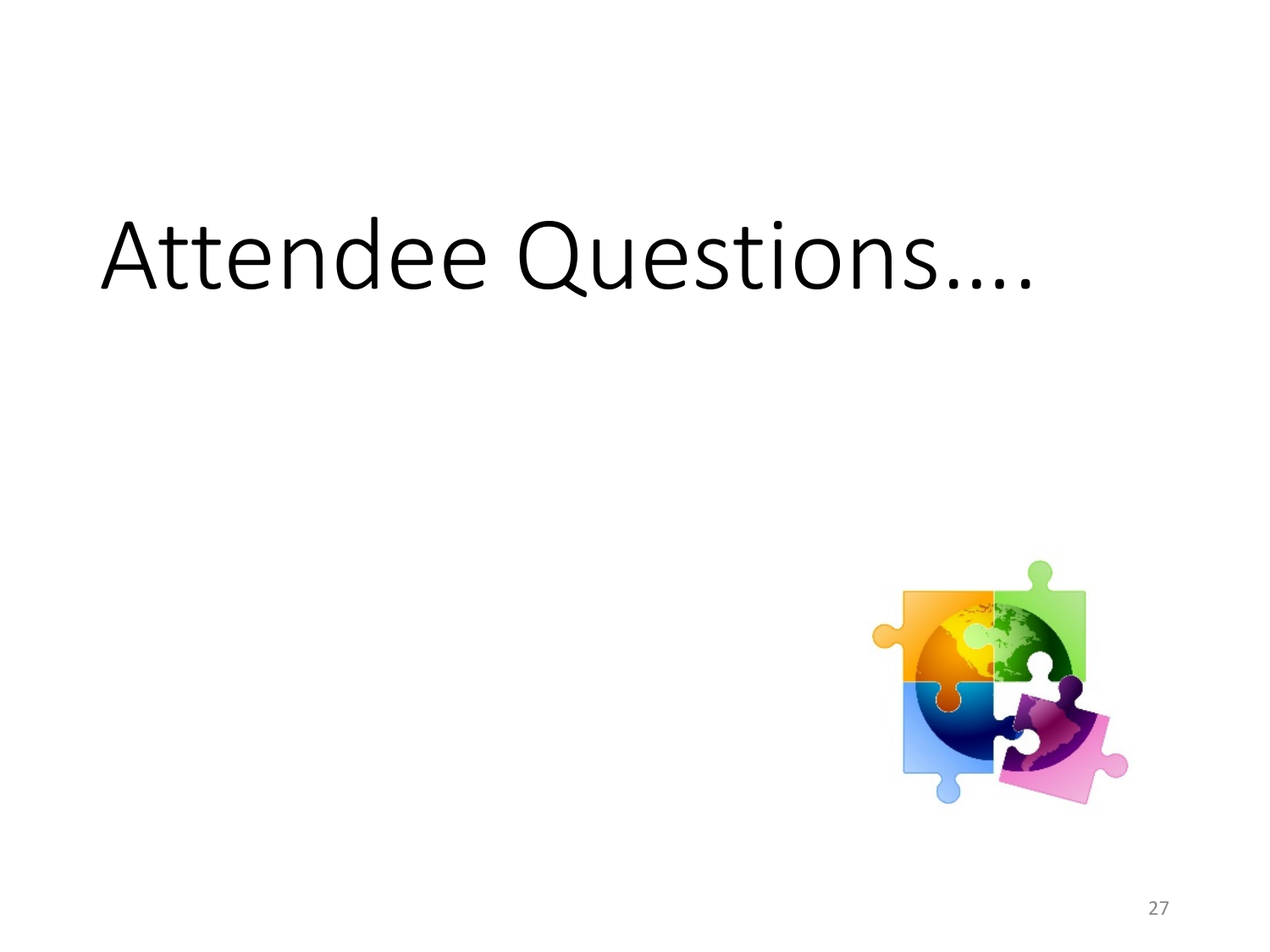

• **Is installation and configuration that is performed by a third-party vendor (different from the vendor that sold the equipment to the applicant) eligible for ECF reimbursement?**

#### Answer: No

• **Can we request funding for service for all 18 months of the relevant funding period for the third application filing window?**

Answer : No. Applicants may only request support for a maximum of 12 months of eligible services during the third application filing window that covers eligible equipment and services received or delivered between July 1, 2022 and December 31, 2023. On the ECF FCC Form 471, an applicant should provide the service start and end dates for the 12 months of service that will be requested during that funding period.

• **Can a school or library submit an application in Window 3 to continue services that were funded through a first or second window funding request?**

Answer : Yes, provided they are not requesting duplicative funding for equipment or services that are committed and were or will be funded through the applicant's first or second window funding requests.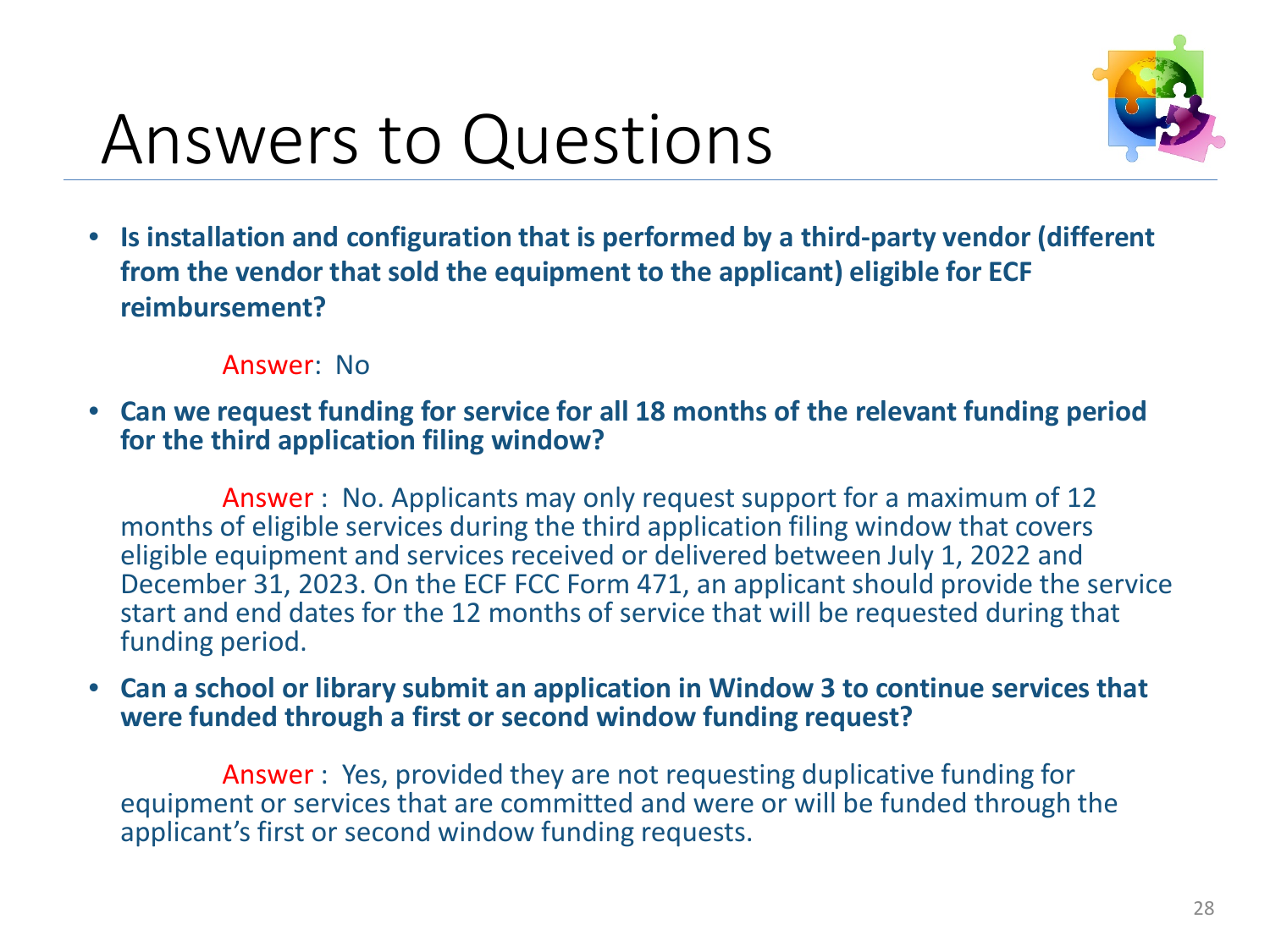• **Can we share our E-rate-funded Internet off-campus?**

Answer: No. Not under current rules.

- **Do school buses need to be owned by the District in order to qualify for ECF?** Answer: No
- **Is it only K-12 or is Early Intervention eligible?**

Answer: In PA, K-12 education is defined as ages 3+. Therefore, early intervention students ages 3+ will qualify for ECF devices/services.

• **Can this be an extension of data service from round 1?**

Answer: Yes, but funding is not guaranteed

• **Can we submit for the balance of previously deployed devices plus a projected amount for the following SY?** 

Answer: Unsure of exact question, but you must explain how you projected (estimated) unmet need for Window 3.

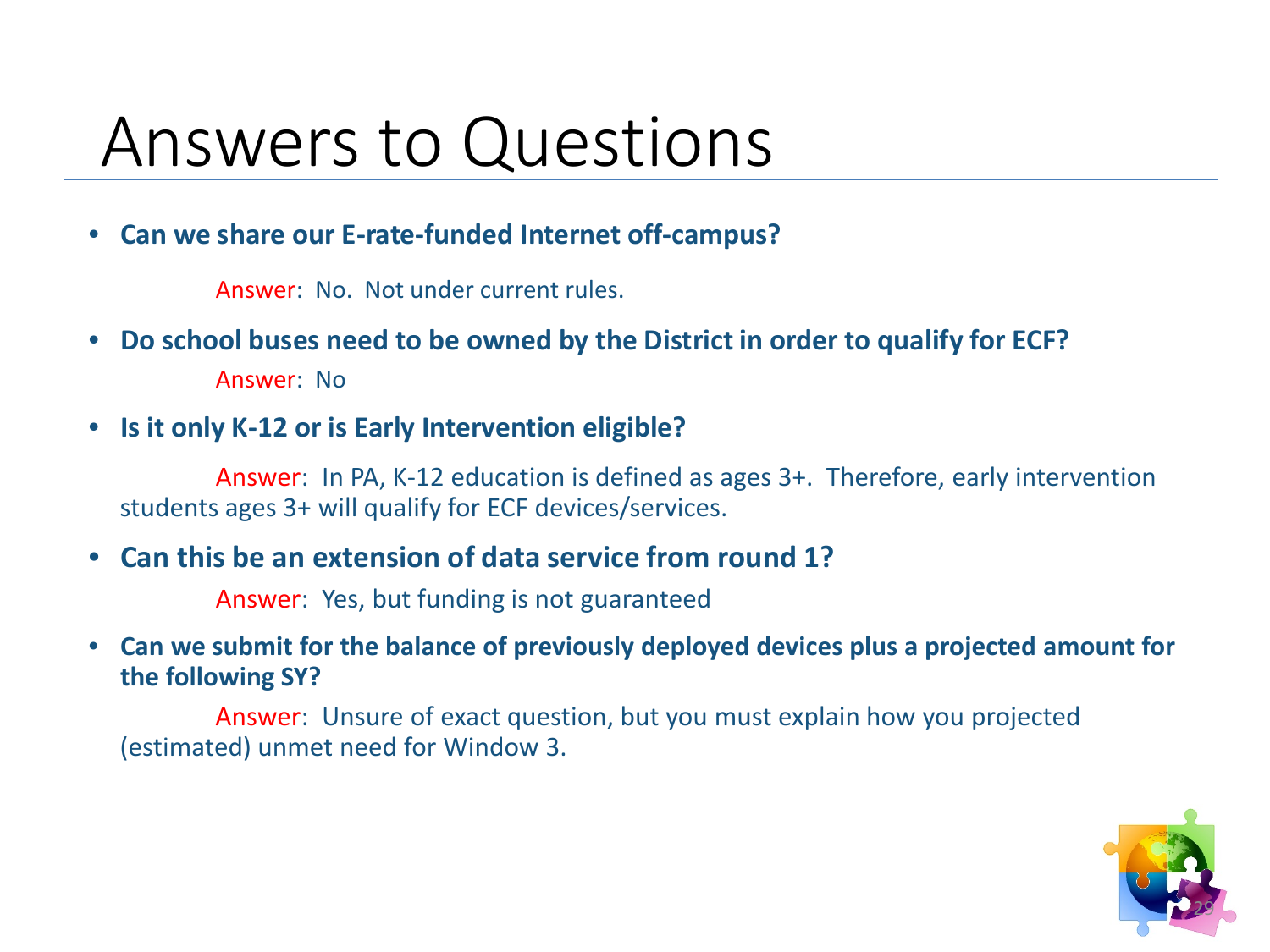• **Do we just submit a 471 for this & how does the new 471 relate to the previously submitted form?**

Answer**:** Yes, a new Form 471 is required for Window 3. There is no continuation of the FY 2021 ECF Form 471.

• **Are we allowed to request laptop lease payments in Window 3?**

Answer: Yes, 12 months of lease payments are eligible in Window 3 for students/teachers with documented unmet needs. If you received ECF funding for lease payments in FY 2021, be sure that the total cost you're seeking per device does not exceed the \$400 cap.

• **If we already received funding from round 1 are we still eligible?**

Answer**:** Yes, if your school or library still has unmet needs.

• **Are the tablets required to be internet enabled or can they be wi-fi enabled?**

Answer: They must be wi-fi enabled. A monthly internet service plan is not required.

• **We are operating in-person instruction 5 days a week. Do we qualify?**

Answer: Yes. ECF funding can be used to close the Homework Gap, not just for when your school is remote learning.